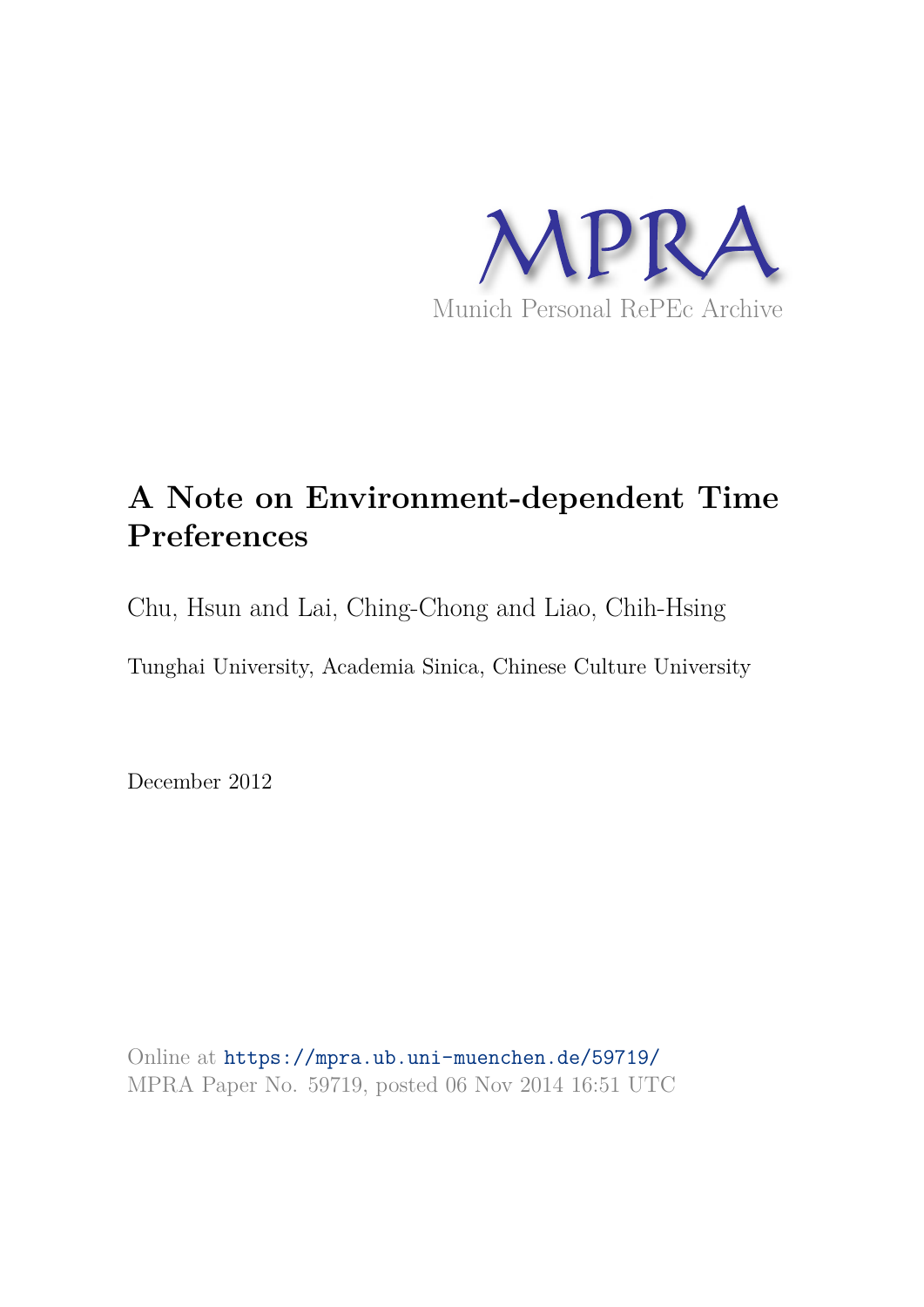# **A Note on Environment-dependent Time Preferences**

**Hsun Chu** 

*Department of Economics, Tunghai University, Taiwan*

**Ching-chong Lai** 

*Institute of Economics, Academia Sinica, Taiwan Department of Economics, National Cheng Chi University, Taiwan Institute of Economics, National Sun Yat-Sen University, Taiwan Department of Economics, Feng Chia University, Taiwan*

**Chih-hsing Liao** 

*Department of Economics, Chinese Culture University, Taiwan* 

**November 2014** 

#### **Abstract**

In this paper we investigate the growth effect of environmental taxes when the time preference is endogenously determined by the environmental quality. We find that if people become more patient due to a cleaner environment, raising the environmental tax may reduce pollution and stimulate growth. Moreover, the Pigouvian principle may be inefficient in the presence of an endogenous time preference.

**Keywords:** endogenous time preference; endogenous growth; the Pigouvian tax **JEL classification:** O11, Q56, Q58

**Correspondence:** Hsun Chu, Department of Economics, Tunghai University, No. 1727, Sec. 4, Xitun Dist., Taiwan Boulevard, Taichung, 40704 Taiwan. Tel.: +886-4-23590121 #36119 Email: hchu0824@gmail.com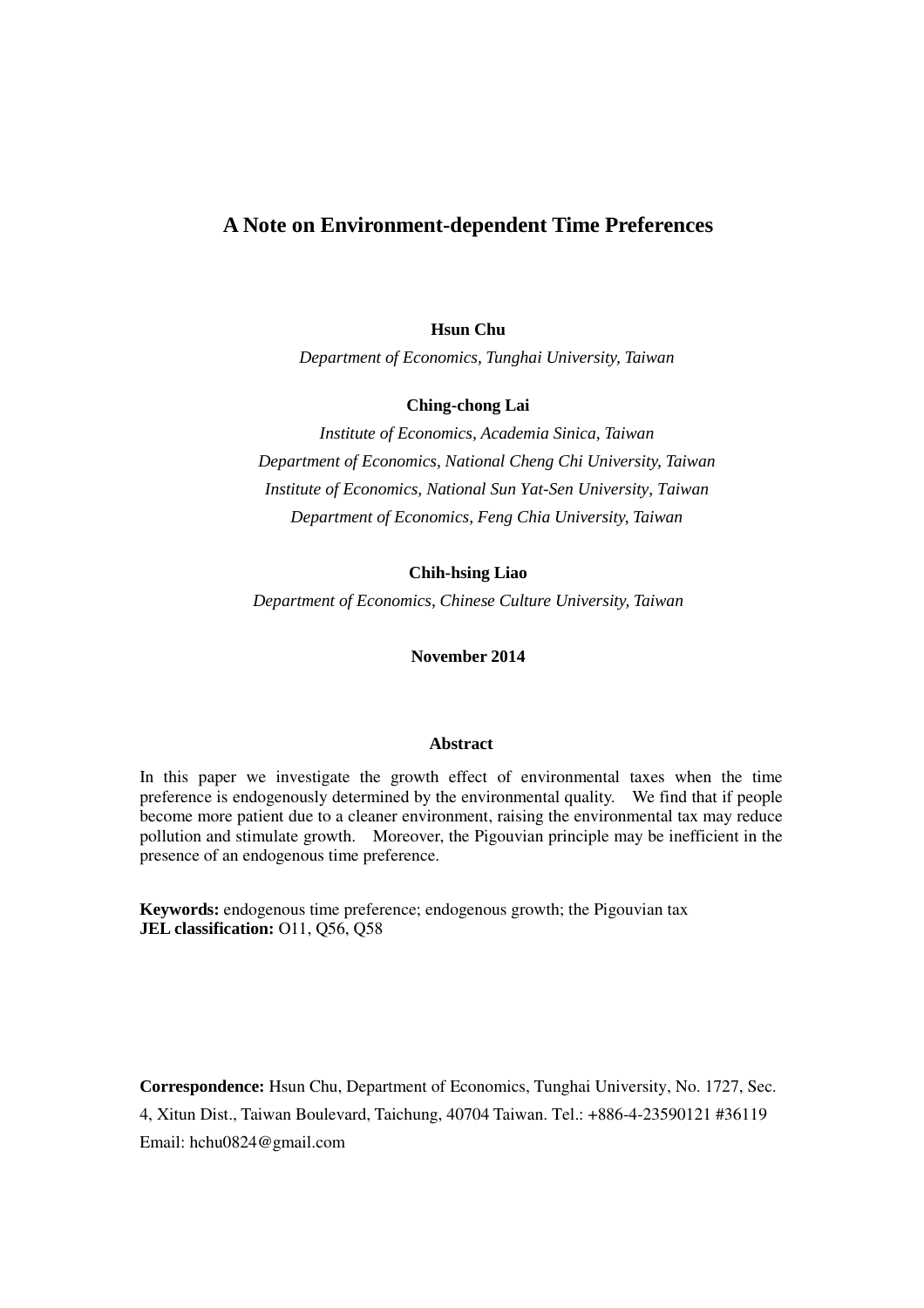## **1. Introduction**

 $\overline{a}$ 

In the literature on environmental economics, environmental externalities mainly affect the economy via two channels. First, they affect the households' welfare. A better environment undoubtedly brings us more happiness (see, e.g., Bovenberg and de Mooij, 1994; Chen et al., 2003; Pommeret and Schubert, 2009; Prieur and Bréchet, 2013). Second, they may be related to the firm's productivity. For example, better water quality improves workers' health, and better air quality slows the depreciation of equipment, both of which make the production process more productive (see, e.g., Bovenberg and Smulders, 1995; Smulders and Gradus, 1996; Fullerton and Kim, 2008; Chang et al., 2009).

 Compared with the impact of the environment on welfare and production, what is not so widely noticed is that the people's *degree of time preferences* can also be influenced by environmental quality. For example, supposing that the environmentalists declare that the problem of global warming will become very severe in the near future, one would expect that consumption will increase and that saving will fall, because saving (for future consumption) now becomes more uncertain. This means that fears of an environmental disaster may alter people's time preferences so that they will prefer current consumption. By the same token, we can also imagine that a better air quality may cause agents to be more willing to save for the future.

 In addition to the common logic, we could also rationalize the assumption of environment-dependent time preferences based on theoretical arguments.<sup>1</sup> In their

<sup>&</sup>lt;sup>1</sup> There are few (if not no) empirical studies that directly examine the linkage between time preferences and environmental quality. Nonetheless, the experiments in Viscusi et al. (2008), which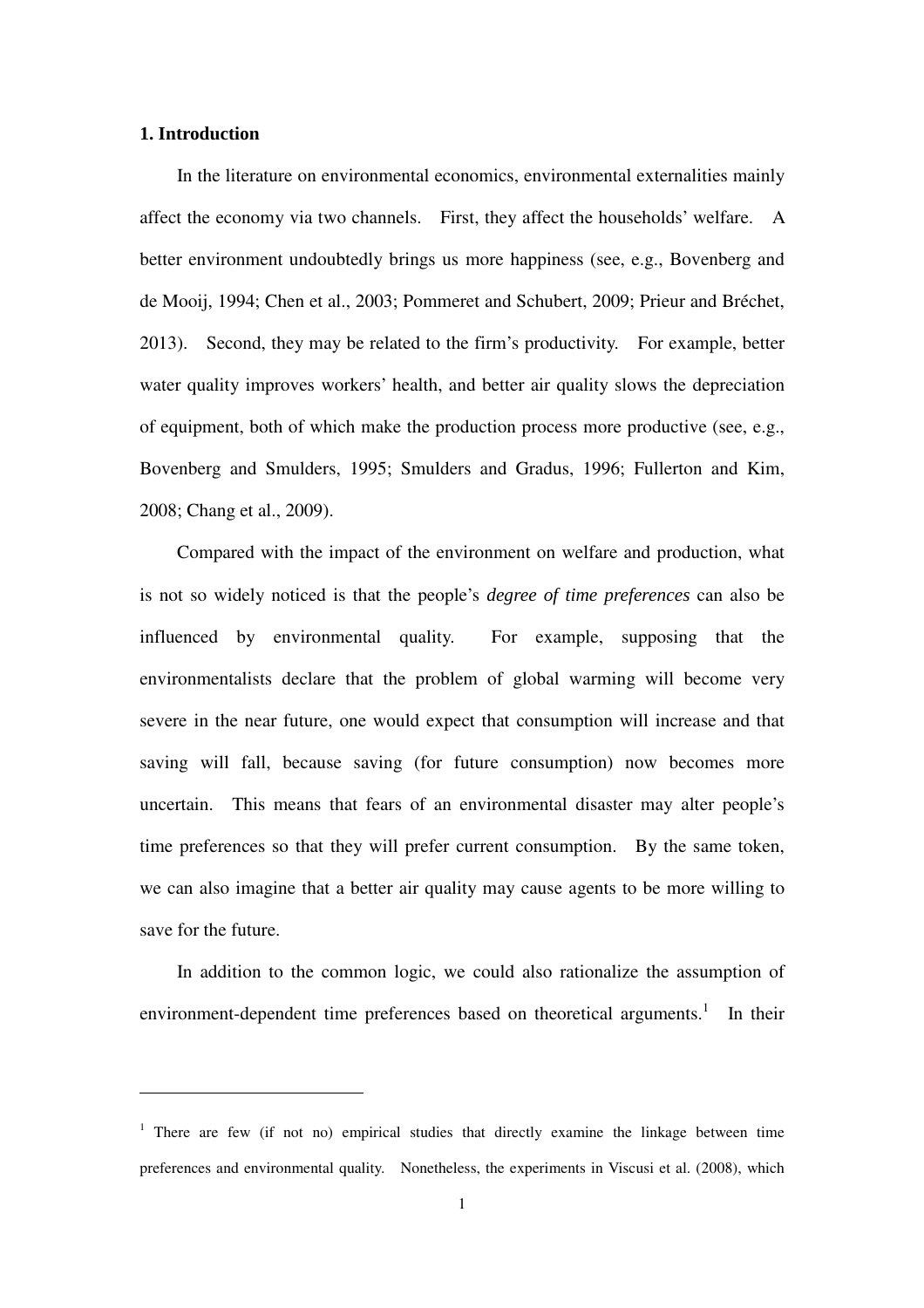seminal paper, Becker and Mulligan (1997) indicate that mortality and wealth are important factors that affect time preferences. Although environmental quality has not been explicitly included, it can and does play an influential role in affecting these factors. As an immediate example, a cleaner environment makes us healthier and reduces mortality, which increases the incentives to save (Agénor, 2010). This positive link between life expectancy and patience supports the theory that a better environment decreases time preferences.

 As for the alternative case where a better environment increases time preferences, the reasoning could be theoretically justified through the following two channels. The first channel highlights the relationship between environmental quality and utility. On the one hand, a better environmental quality increases the household utility based on the fact that environmental quality can improve a household's amenities and health; while on the other hand many studies have recognized that time preferences increase with utility (see, e.g., Uzawa, 1968; Nairay, 1984; Epstein, 1987; Chang et al., 1998). The second channel emphasizes the linkage between environmental quality and wealth. On the one hand, environmental quality has been treated as a "natural asset" by environmental economists (Hartwick, 1991; Bovenberg and Smulders, 1995, 1996). The notion of a "natural asset" or "environmental capital" can be extensively regarded as a kind of wealth. On the other hand, allowing impatience to depend positively on wealth has both theoretical and empirical identifications (Lucas and Stocky, 1984; Mohsin, 2004; Kam, 2005).<sup>2</sup> Equipped with these two possible channels, we have

show that people who have access to water quality have a lower rate of time preference than those who do not, provide some indirect evidence of such a linkage.

 $2$  These studies argue that this time preference specification generates a Tobin effect, and moreover is consistent with the life-cycle hypothesis that regards consumption as an increasing function of wealth.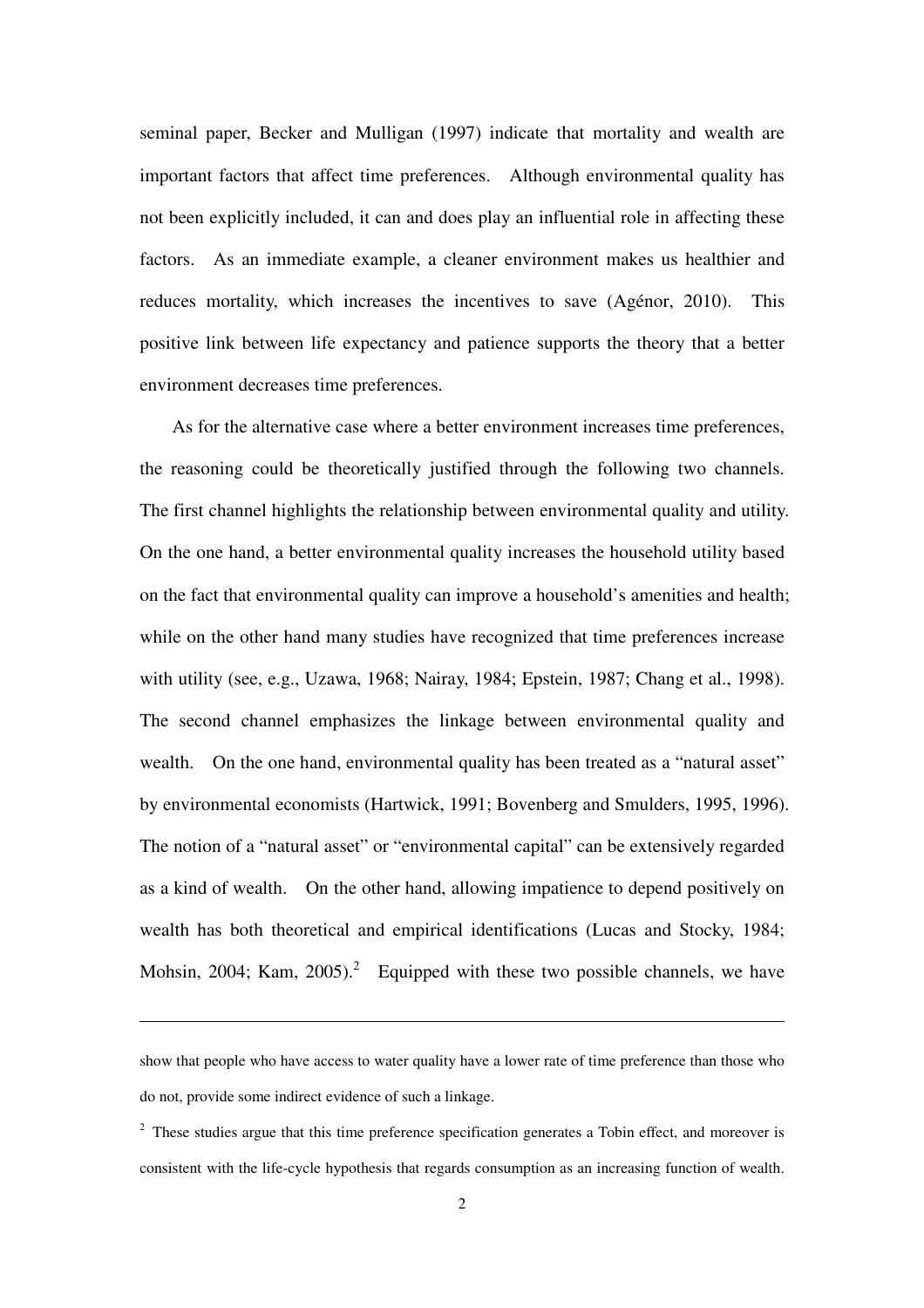good grounds for considering the case where time preferences increase with the environmental quality.

 Despite the logical rationale, existing theoretical studies on how environmental quality affects agents' time preferences are scarce and inconclusive. Pittel (2002) is the first attempt to develop a model in which the environment can, negatively or positively, influence the society's discount rate. Ayong Le Kama and Schubert (2007) consider a discount rate that is positively associated with the environmental quality. The basic idea is that the society chooses to discount at a lower rate when the environmental quality is low, because in this case the environmental problem becomes more pressing and doing so can help to prevent further deteriorations in the environment. On the contrary, Yanase (2011) and Vella et al. (2014) use the assumption that a better environment leads to increased patience. The justification is that, intuitively, lower pollution implies better health and thus a lower mortality rate, which makes households more patient and willing to trade current consumption for future consumption.

On the other hand, and perhaps due to analytical simplicity, most theoretical studies on the interaction between growth and the environment assume a constant time preference.<sup>3</sup> However, as emphasized by Weitzman (1994), the assumption of a constant time preference may be inappropriate especially in a world with increasing environmental concerns. Accordingly, once we take into consideration the effect of environmental quality on people's patience, the following questions naturally arise:

It is worth noting that there are also some studies (e.g., Lawrence, 1991; Ogaki and Atkenson, 1997; Samwick, 1998) which on the contrary support the theory that time preferences decrease with wealth.

 $3$  See, e.g., Ligthart and van der Ploeg (1994), Bovenberg and Smulders (1995), Chen et al. (2003), Itaya (2008), and Fullerton and Kim (2008).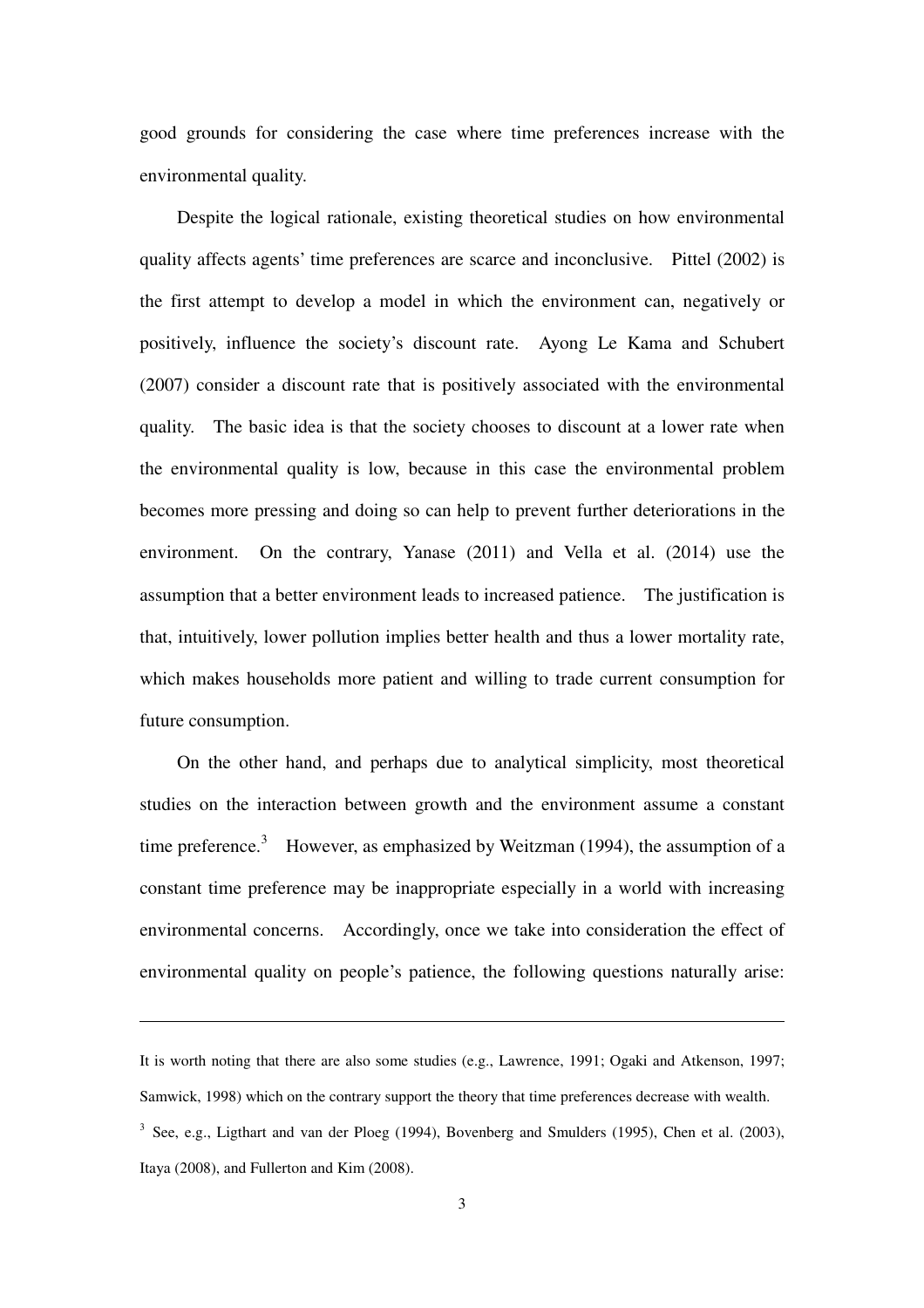What are the consequences of environmental policies for economic growth? What is the optimal rate of the environmental tax? Owing to the fact that none of the aforementioned articles with environmentally endogenous time preferences deals with these issues, we aim to explore them in this paper.

To this end, we develop a simple endogenous growth model featuring the capital externality suggested by Romer (1986) and Lucas (1988), in which the time preference is endogenized in the sense that it will be influenced by the environmental quality. As in Pittel (2002), we do not restrict the direction of such an effect. We allow three possibilities to occur, that is: the environmental quality may positively or negatively affect or not at all affect the agents' time preferences. Our results show that, in the absence of an endogenous time preference, there will always exist a trade-off relationship between the environmental protection and economic growth. However, in the presence of an additional external effect arising from the impact of environmental quality on the time preference, a higher environmental tax may boost the balanced growth rate. Although there are already numerous studies that advocate a positive growth effect of the environmental tax,<sup>4</sup> our analysis contributes to the literature by focusing on the positive effect resulting from an endogenous time preference depending on the environment.

 Another interesting finding concerns the optimal rate of the environmental tax. The well-known Pigouvian tax requires that the optimal environmental tax rate be equal to the marginal social damage from pollution. Our result shows that, when

<sup>&</sup>lt;sup>4</sup> For the positive growth effect of the environmental tax, see, for instance, van Ewijk and van Wijnbergen (1995), Bovenberg and Smulders (1995, 1996), Bovenberg and de Mooij (1997), Smulders and Gradus (1996), Hettich (1998), Chen et al. (2003), Ono (2003a, 2003b), van Zon and Yetkiner (2003), Nakada (2004, 2010), Ricci (2007), Itaya (2008), and Pautrel (2012).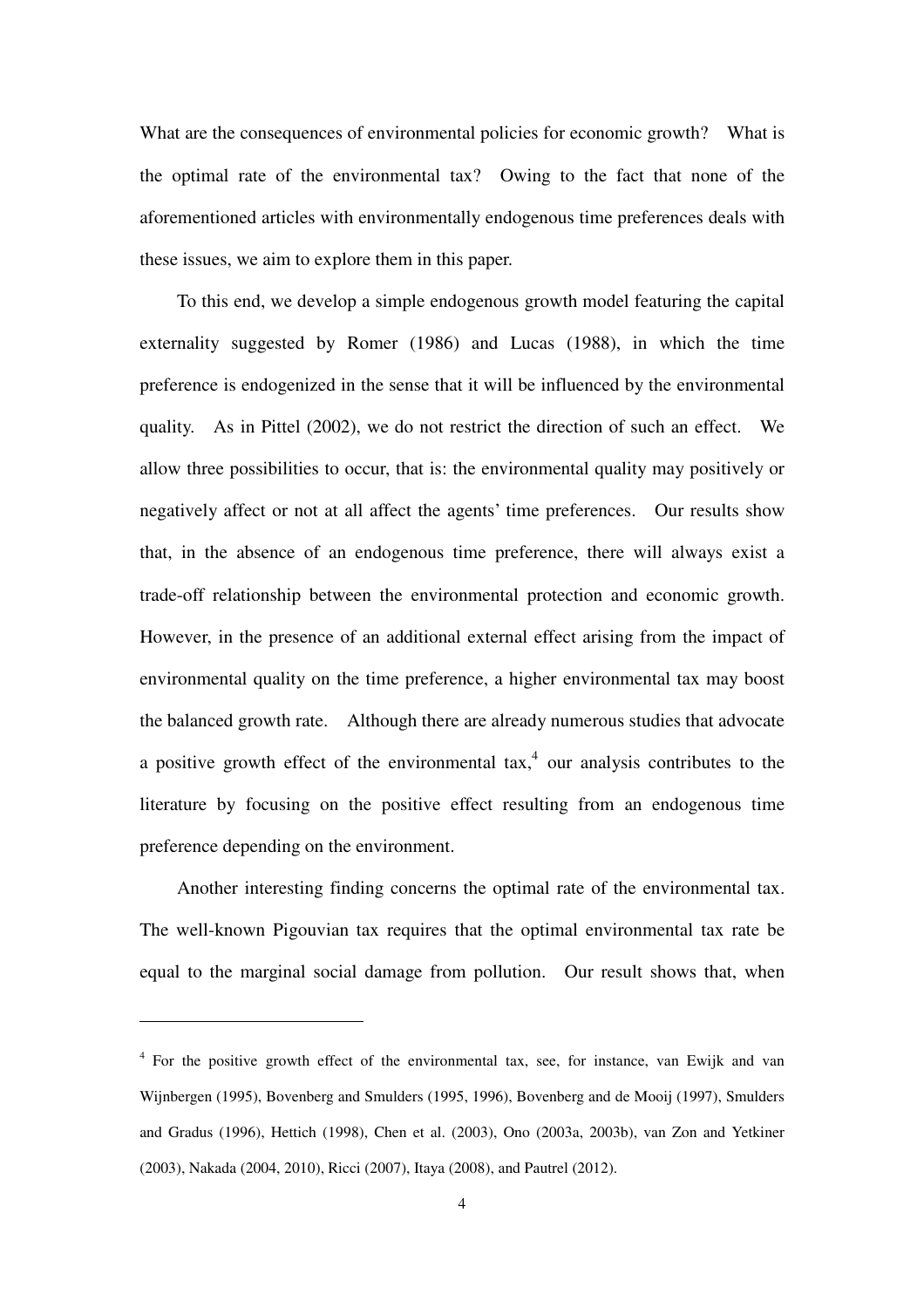agents' time preferences can be influenced by the environment, the Pigouvian tax rate may be inefficient because it fails to internalize the impact of the additional environmental externality on time preferences. Furthermore, the optimal environmental tax rate could be higher than, lower than, or equal to the marginal damage from pollution, depending on the distinctive features of the time preference.

 The remainder of this paper is organized in the following way. Section 2 presents the basic growth model with endogenous time preferences. Section 3 discusses the policy implications of an endogenous time preference on economic growth. Section 4 examines the efficiency of the Pigouvian environmental tax. The final section concludes.

# **2. The Model**

 $\overline{a}$ 

 We consider an infinite-horizon economy comprised of a continuum of identical households, a large number of polluting firms, and a government. All firms are assumed to be identical and we normalize the number to unity. A representative firm produces a single final good *y* using the technology  $y = \Lambda k^{\alpha} z^{1-\alpha}$   $(1 > \alpha > 0)^5$ , where  $k$  is the capital employed and  $z$  denotes a "dirty input". To ensure sustainable growth, we assume that the term  $\Lambda$  represents the Romer-type externality on capital, i.e.,  $\Lambda = AK^{1-\alpha}$ , where *K* is the aggregate capital stock, and  $A > 0$  is a constant technology parameter.<sup>6</sup> Because the number of firms is unity,

 $<sup>5</sup>$  The time arguments are omitted for notational simplicity.</sup>

<sup>&</sup>lt;sup>6</sup> The role of  $\Lambda$  is to ensure constant returns to scale to (a broad sense of) capital, and is thus able to sustain ongoing growth. This technology, which has been known as the AK-type endogenous growth model, exhibits a merit of obtaining tractable results and has been extensively used to analyze the effects of policies on growth performance. Moreover, it should be noted that because each firm is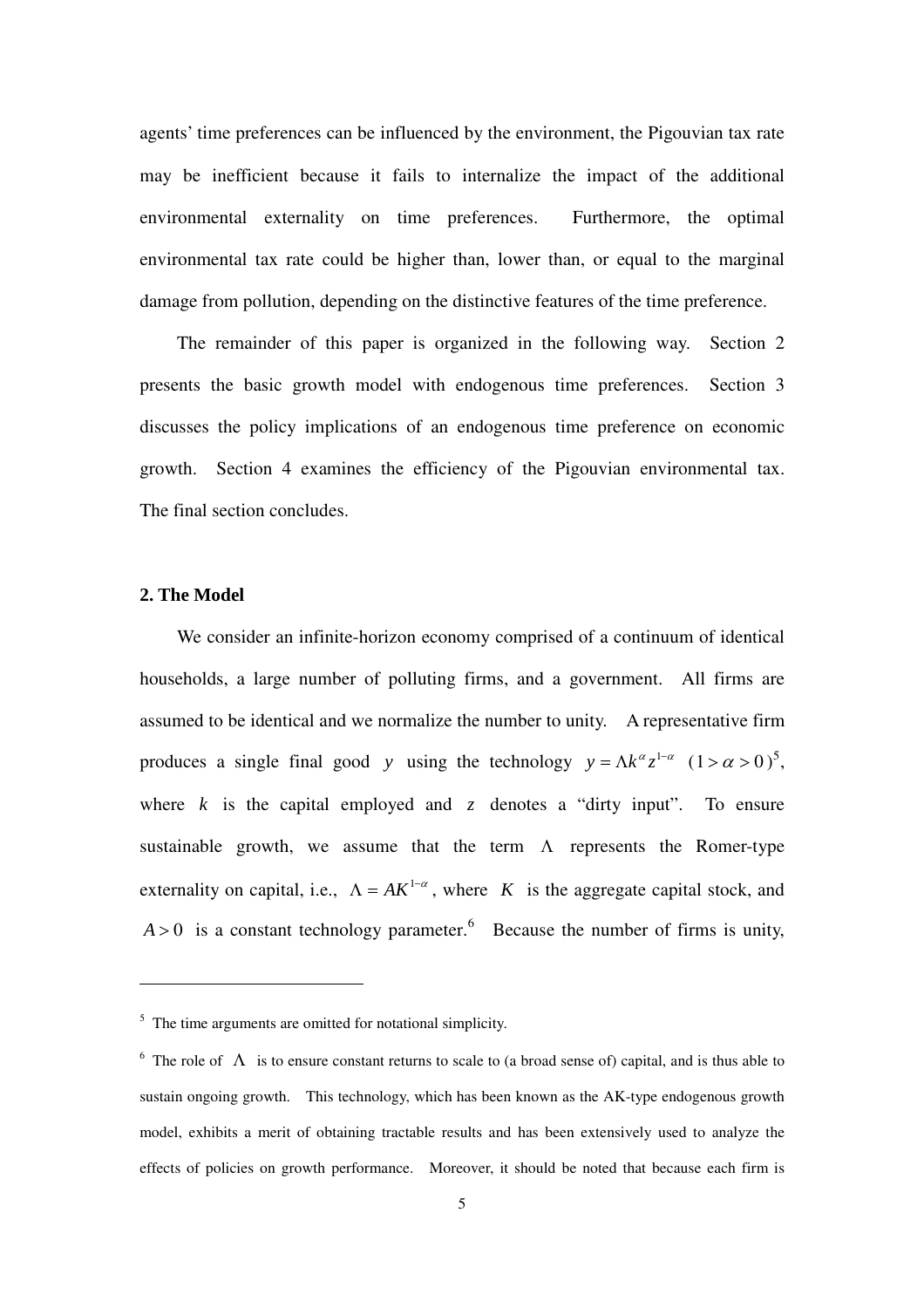we will have  $K = k$  in equilibrium. Let  $\tau_k$  and  $T_p$  denote the capital tax rate and the pollution tax rate, and  $r$  the capital rental rate. The firm's profit can then be expressed as follows:

$$
\pi = y - (1 + \tau_k)rk - T_p z. \tag{1}
$$

To prevent pollution from continuously growing, we must assume that  $T_p$  evolves with the aggregate capital stock, i.e.,  $T_p = \tau_p K$  where  $\tau_p > 0$  is a policy parameter.<sup>7</sup> It is quite easy to derive first-order conditions for  $k$  and  $z$ :

$$
\alpha \Lambda k^{\alpha - 1} z^{1 - \alpha} = (1 + \tau_k) r \,, \tag{2}
$$

$$
\beta \Lambda k^{\alpha} z^{-\alpha} = T_p \,. \tag{3}
$$

 The use of the dirty input generates pollution emissions, which affect both the household's felicity and time preference. A representative household's instantaneous felicity function is given by:

$$
u = \frac{(cz^{-\eta})^{1-\sigma}}{1-\sigma},
$$
\n(4)

small relative to the aggregate level, it takes the aggregate stock  $K$  as given when choosing  $k$ . That is, there are diminishing returns to capital at the microeconomic (firm) level, but the existence of externalities results in constant returns to capital at the macroeconomic level. For a comprehensive rationale of the AK technology, see Turnovsky (2000) and Heijdra (2009).

 $\overline{a}$ 

 $<sup>7</sup>$  If we assume a constant tax rate, the dirty inputs (pollution) will grow to infinity in the endless future.</sup> In this case, the economy will be forced to break down when the level of pollution exceeds the amount that human beings can bear. Thus, in the environmental endogenous growth literature, it is common and necessary for the (private or public) price of pollution to evolve with another growing factor (see, e.g., Bovenberg and Smulders, 1995; Ono, 2007; Fullerton and Kim, 2008). See also Smulders (1995) for a comprehensive discussion on this point.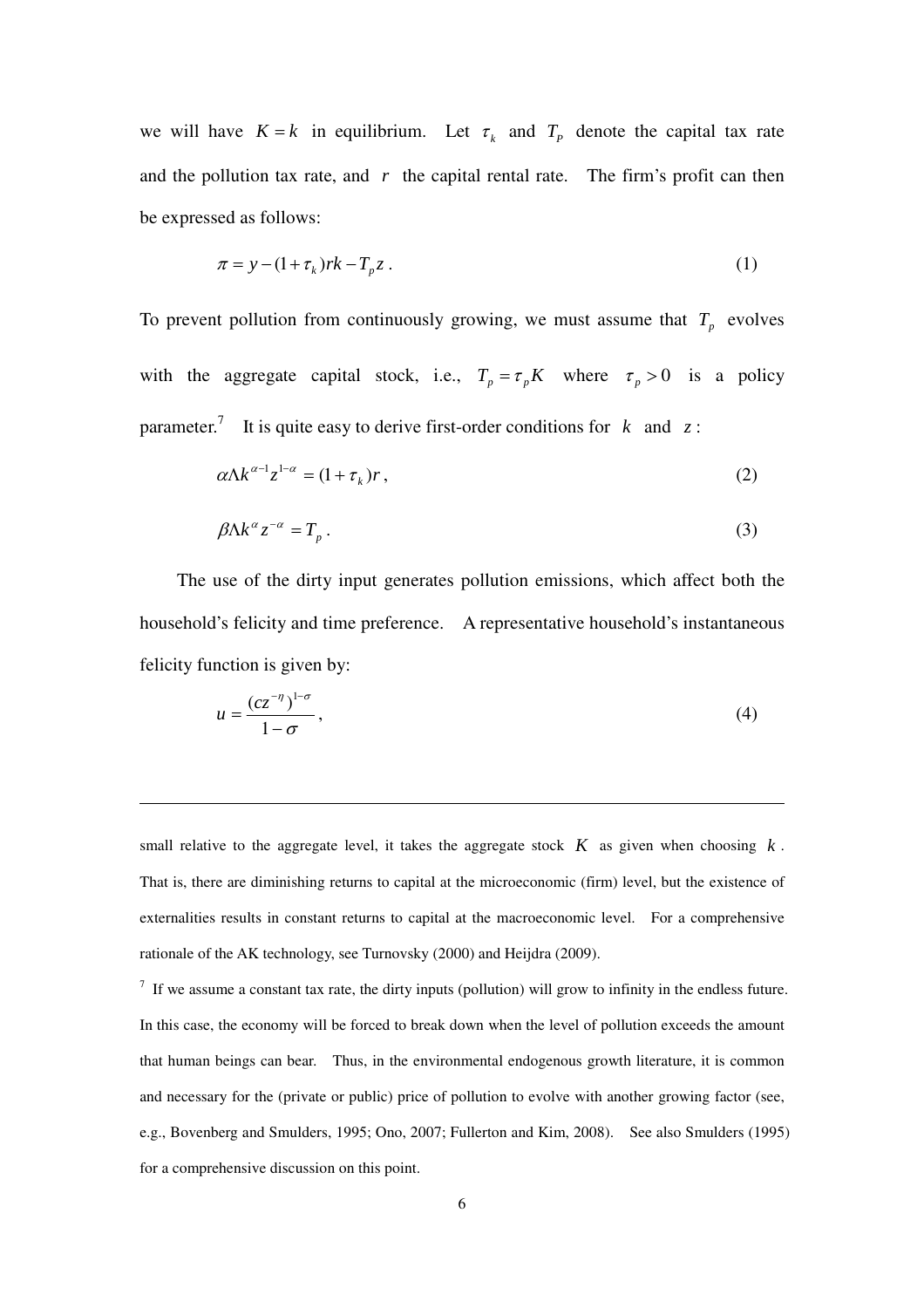where *c* is the consumption and  $\sigma$  the intertemporal substitution elasticity. We follow Ayong Le Kama and Schubert (2007) to assume that  $\sigma > 1$  to ensure that the felicity function is concave, i.e.,  $u_{11}u_{22} - (u_{12})^2 \ge 0$  where  $u_1 = \partial u / \partial c$  and  $u_2 = \partial u / \partial z$ . The parameter  $\eta > 0$  measures the negative impact of pollution on felicity.

The representative household's lifetime utility can be written as:

$$
U = \int_0^\infty u(\cdot) \exp[-\Theta] dt , \qquad (5)
$$

where

 $\overline{a}$ 

$$
\Theta_t \equiv \int_0^t \theta(z_s) ds
$$
,  $\dot{\Theta} = \theta(z)$ , and  $\theta'(z) \frac{>}{<} 0$ .

Here  $\Theta$  is the endogenous discount factor determined by the past and current levels of the environmental quality. It can also be referred to as an indicator of accumulated impatience (Obstfeld, 1990). As revealed in (5), pollution not only has a negative impact on the level of utility, but also influences the household's time preference, described by the term  $\theta(z)$ .<sup>8</sup>

The sign of  $\theta'(z)$  is crucial throughout the analysis. To reflect different specifications in the existing literature, we assume that the sign of  $\theta'(z)$  can be greater than, less than, or equal to zero. The specification  $\theta'(z) < 0$  reflects the

<sup>&</sup>lt;sup>8</sup> In our model, the dirty inputs *z* could specifically refer to petroleum, fuel oil or natural gas. These inputs, when used in the production process, generate pollution that harms environmental quality. For the sake of simplicity, we assume that the amount of dirty inputs directly represents the index of environmental quality and, accordingly, serves as a factor that affects the household's utility and time preferences. A similar setup may be found in, e.g., Chang et al. (2009) and Yanase (2011). Abandoning this assumption and using a more complicated environmental system will not affect our results as long as dirty inputs are monotonically related to environmental quality.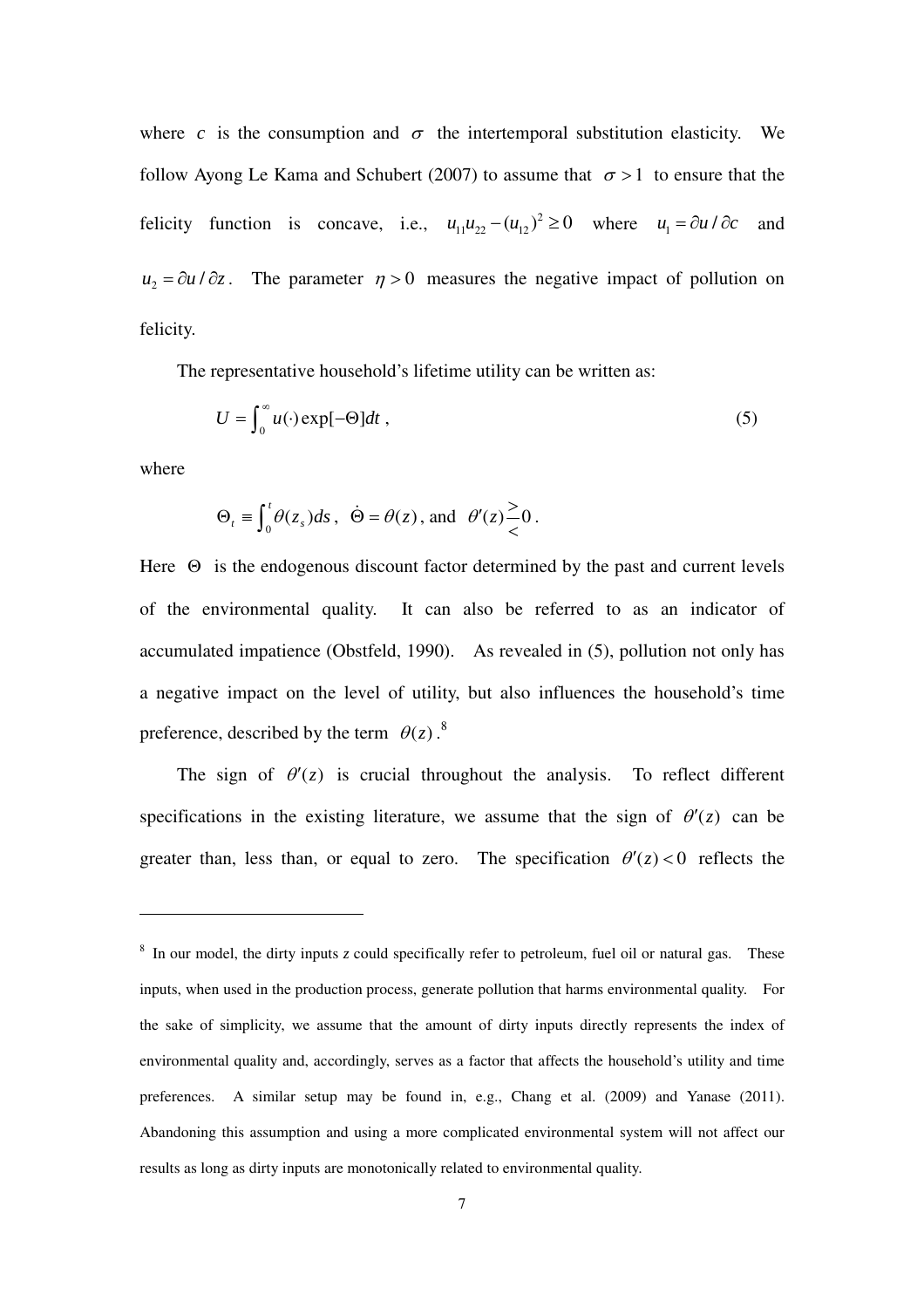type of time preference in Ayong Le Kama and Schubert (2007); in this case a higher *z* (i.e., a worse environment) causes patience. By contrast, the specification  $\theta'(z) > 0$  reflects the type of time preference in Yanase (2011) and Vella et al. (2014); in this case a higher  $z$  (i.e., a worse environment) induces impatience. Finally,  $\theta'(z) = 0$  represents the traditional approach of an exogenous time preference.

Let  $\hat{\varphi}$  be the co-state variable associated with the capital stock. The representative household maximizes the lifetime utility reported in equation (5), subject to the budget constraint  $\vec{k} = rk + R - c$  by choosing  $\{c, k, \hat{\varphi}\}_{r=0}^{\infty}$ where *R* is the lump-sum transfer from the government. We can then define the Hamiltonian for the household's optimization as:

$$
H^h = \frac{(cz^{-\eta})^{1-\sigma}}{1-\sigma} \exp[-\Theta] + \hat{\varphi}(rk + R - c), \qquad (6)
$$

The optimum conditions for the representative household with respect to the indicated variables are:

$$
c: c^{-\sigma} z^{-\eta(1-\sigma)} = \varphi, \tag{7a}
$$

$$
k: \dot{\phi} = \theta(z)\varphi - r\varphi , \qquad (7b)
$$

$$
\hat{\phi}: \quad \dot{k} = rk + R - c \,, \tag{7c}
$$

where  $\varphi = \hat{\varphi} \exp[\Theta]$  and the transversality condition is  $\lim_{t \to \infty} \hat{\varphi} k = 0$ . Equations (7a) and (7b) are the first-order conditions with respect to *c* and *k* , respectively. Equation (7c) is the household budget constraint. Of particular note, the household cannot affect the level of pollution so that it takes as given pollution *z* and the rate of time preference Θ .

The government rebates its tax revenues to the household in the form of a lump-sum transfer *R* . As a result, the government's flow budget constraint can be written as: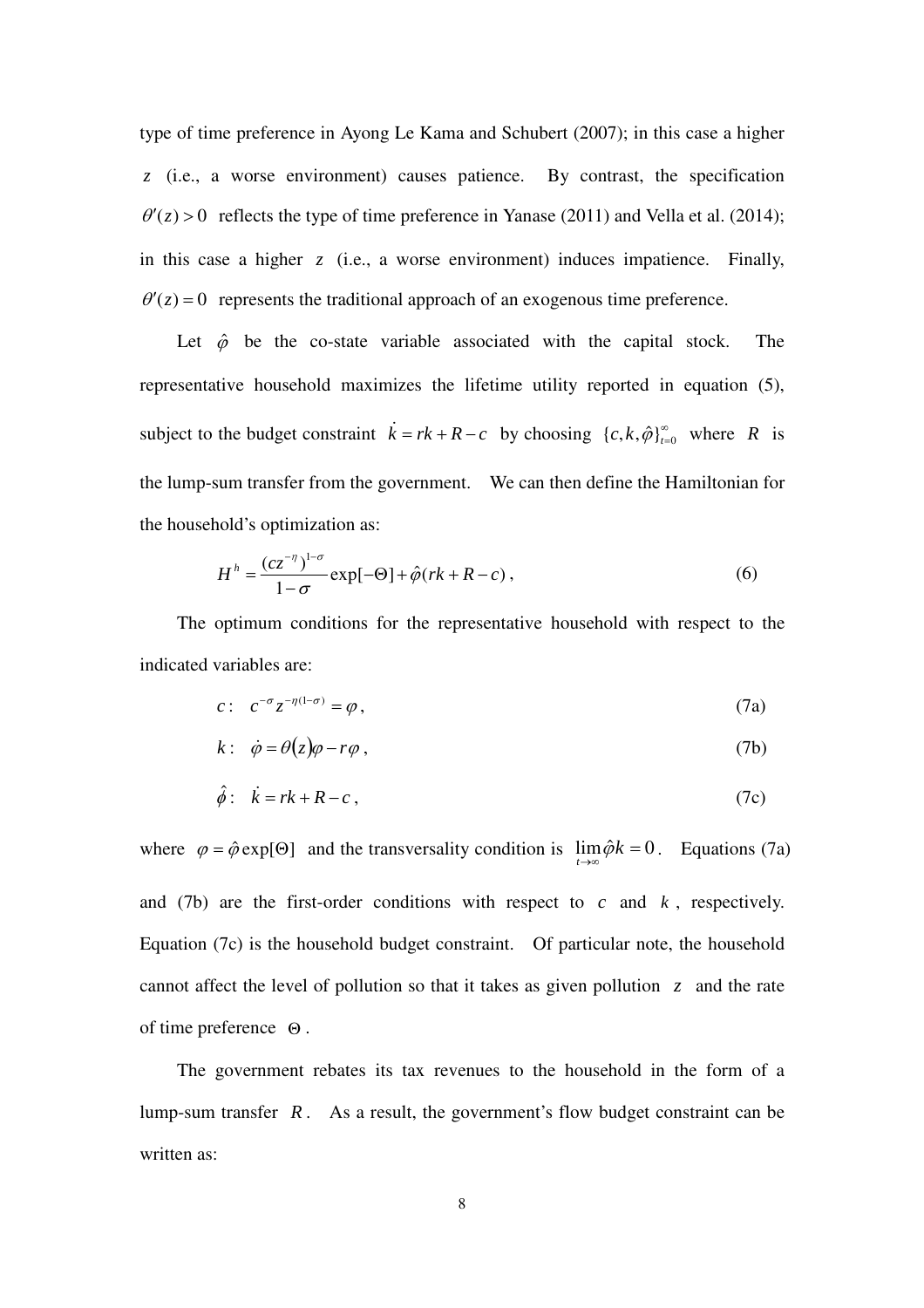$$
R = \tau_k r k + \tau_p k z \tag{8}
$$

#### *2.1. The decentralized equilibrium*

The decentralized equilibrium is described by six equations,  $(2)$ ,  $(3)$ ,  $(7a)$ ,  $(7b)$ , (7c), and the government budget constraint (8), in which the six unknowns,  $c, k, r$ , *z*,  $\varphi$ , and *R*, can be solved (see Appendix A for the full solution). Moreover, by defining the transformed variable  $x = c / k$ , we can demonstrate that  $dx / dx > 0$ , which means that the steady state is unstable and the competitive equilibrium path has no transitional dynamics.

**Proposition 1.** *The macro equilibrium under the decentralized economy is unique and locally determinate.* 

Proof: See Appendix A.

#### **3. The Growth Effect of an Environmental Tax**

We now deal with the growth effect of the environmental tax in the presence of an endogenous time preference. Following the literature on the environment and endogenous growth, we assume that in the steady state of balanced growth the total pollution emissions are limited in a physical sense, and all other economic variables grow at a common constant endogenous growth rate *g*. By letting a tilde denote the value along the balanced growth path (BGP), we introduce the following definition:

**Definition 1**. *The steady state of balanced growth is characterized by an equilibrium* 

*where*  $\dot{z} = 0$  *and*  $\dot{k}/k = \dot{c}/c = \dot{y}/y = \tilde{g}^0$ .

<sup>&</sup>lt;sup>9</sup> From (3) and  $T_p = \tau_p k$  we can derive  $z = \left[ (1 - \alpha) A / \tau_p \right]^{1/\alpha}$ , which depends only on the exogenous parameters. This means that the condition  $\dot{z} = 0$  is always met under the decentralized economy.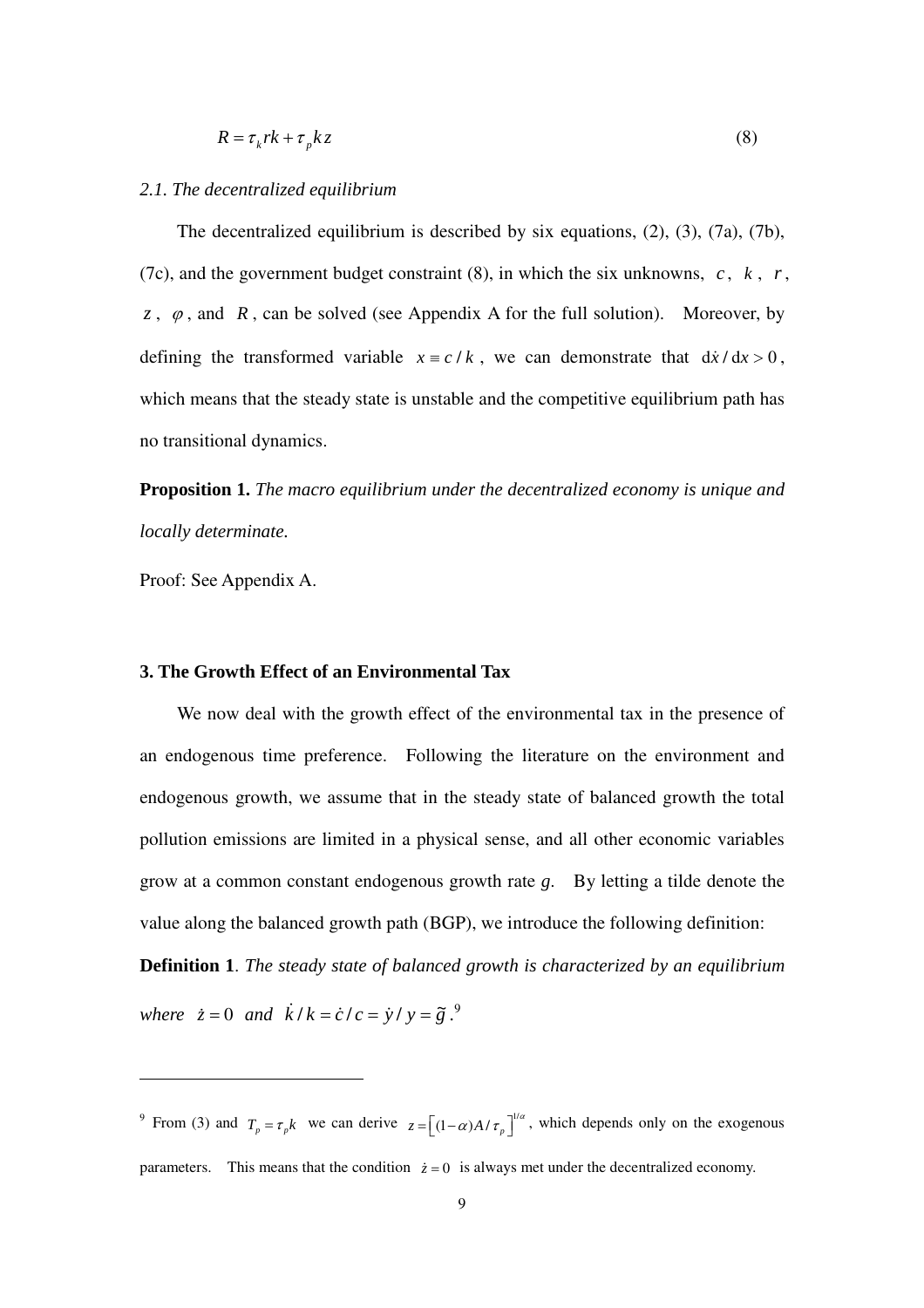Based on Definition 1, we can obtain the balanced growth rate in the decentralized economy (see Appendix B), denoted by  $\tilde{g}^d$ , as:

$$
\tilde{g}^d = \frac{1}{\sigma} \left[ \frac{1}{1 + \tau_k} A \alpha \tilde{z}^{1-\alpha} - \theta(\tilde{z}) \right],\tag{9}
$$

where  $\tilde{z} = \left[ (1-\alpha)A/\tau_p \right]^{1/\alpha}$  denotes the (constant) value of the dirty input in the steady state of balanced growth.

The relationship between the environmental tax and the long-term growth rate can be derived by differentiating  $\tilde{g}^d$  with respect to  $\tau_p$ , which yields:

$$
\frac{\mathrm{d}\tilde{g}^d}{\mathrm{d}\tau_p} = \frac{(1-\alpha)A}{\sigma\alpha\tau_p^2}\tilde{z}^{1-\alpha}\left[-\frac{\alpha\tau_p}{1+\tau_k} + \theta'(\tilde{z})\right].\tag{10}
$$

The result reported in (10) leads to the following proposition:

**Proposition 2.** *In the cases of time preferences featuring*  $\theta'(z) < 0$  *and*  $\theta'(z) = 0$ , *raising the environmental tax reduces the growth rate. However, in the cases of time preferences featuring*  $\theta'(z) > 0$ , the growth effect of the environmental tax is *uncertain, implying that a rise in the environmental tax may boost economic growth.* 

Proposition 2 indicates that if people become impatient due to their experience of a worse environmental quality, any policies that protect the environment can also positively contribute to economic growth. A similar result (i.e., an environmental tax that induces a positive growth effect) is obtained in different setups considering, for example, the impact of a positive environmental externality on production (Bovenberg and Smulders, 1995; Fullerton and Kim, 2008), a positive externality in relation to abatement activities (Smulders and Gradus, 1996), an elastic labor supply (Hettich, 1998; Chen et al., 2003), the international accumulation of environmental assets (Ono, 2003a), and the existence of an indeterminate equilibrium path (Itaya,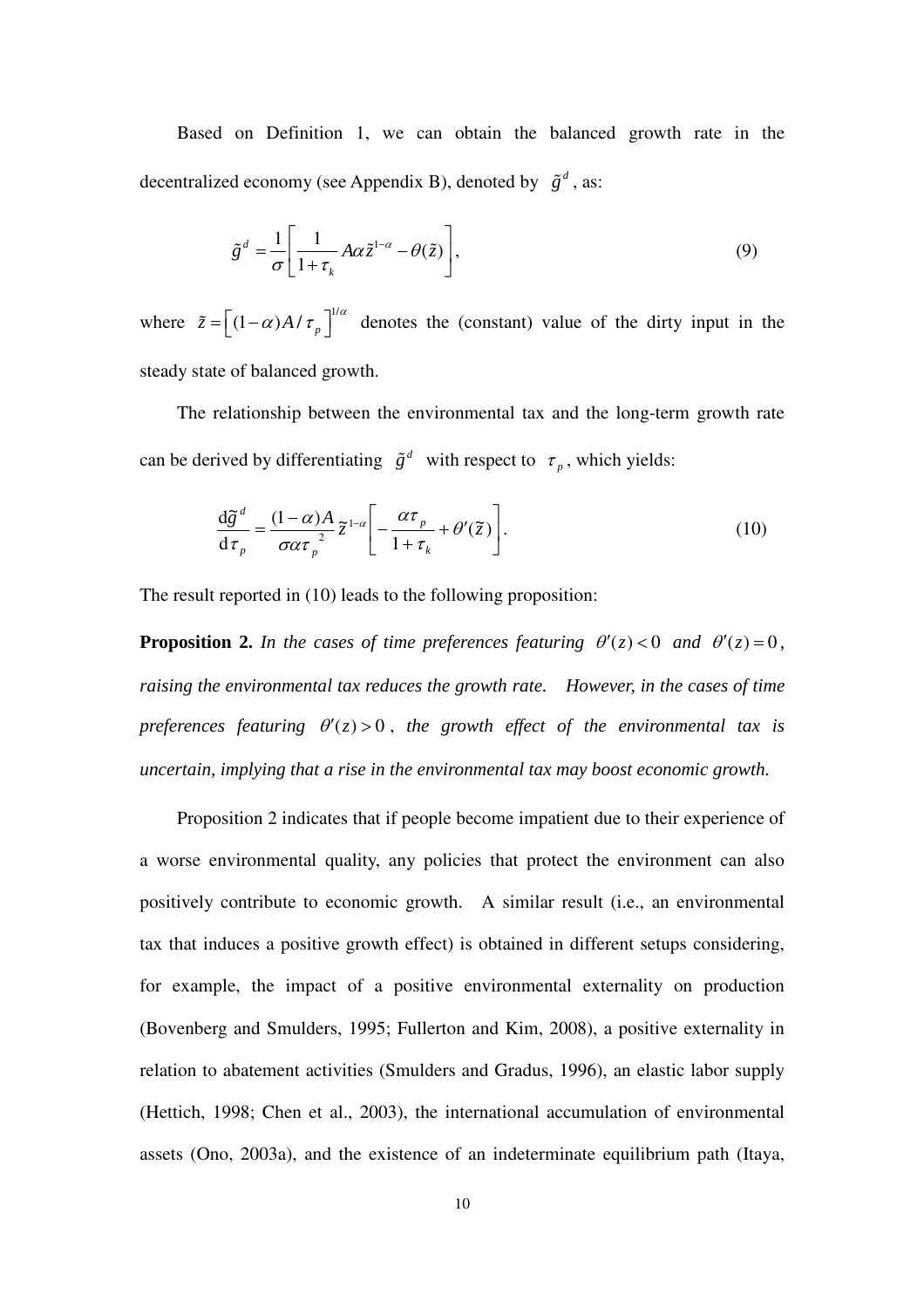2008). Despite the fact that a growth-stimulating environmental tax is not novel in the literature, none of these previous contributions is related to endogenous time preferences. Thus, the major contribution of this present paper is to highlight the role of environment-dependent time preferences in the context of the impact of environmental policies on economic growth. In particular, Proposition 2 draws our attention to the point that different types of time preferences can generate diverse consequences of an environmental tax. Overlooking this time preference effect may lead policy-makers to devise inadequate environmental policies.

#### **4. Social Planner and the Optimal Environmental Tax**

 Now we turn to study the optimal environmental tax. In line with the Bovenberg and Goulder (1996) definition, the Pigouvian principle requires that the environmental tax be equal to the marginal environmental damage (MED) from pollution. With this definition, in this section, we focus on whether the Pigouvian principle is optimal when time preferences can be influenced by environmental quality.

 To derive the optimal tax policies, we first solve the social planner's optimization problem. The social planner maximizes (5) subject to the resource constraint,  $\dot{k} = y - c$ , which can be derived by combining the household's budget constraint, the government's budget constraint, and the firm's profit function. The Hamiltonian for the social planner's optimization  $H^{sp}$  is given by:

$$
H^{sp} = \frac{(cz^{-\eta})^{1-\sigma}}{1-\sigma} \exp[-\Theta] + \hat{\lambda}(y-c) - \hat{\mu}\theta(z), \qquad (11)
$$

where  $\hat{\lambda}$  and  $\hat{\mu}$  are the co-state variables associated with, respectively, the capital stock and the "stock of accumulated impatience" (Obstfeld, 1990). The first-order conditions for this problem are: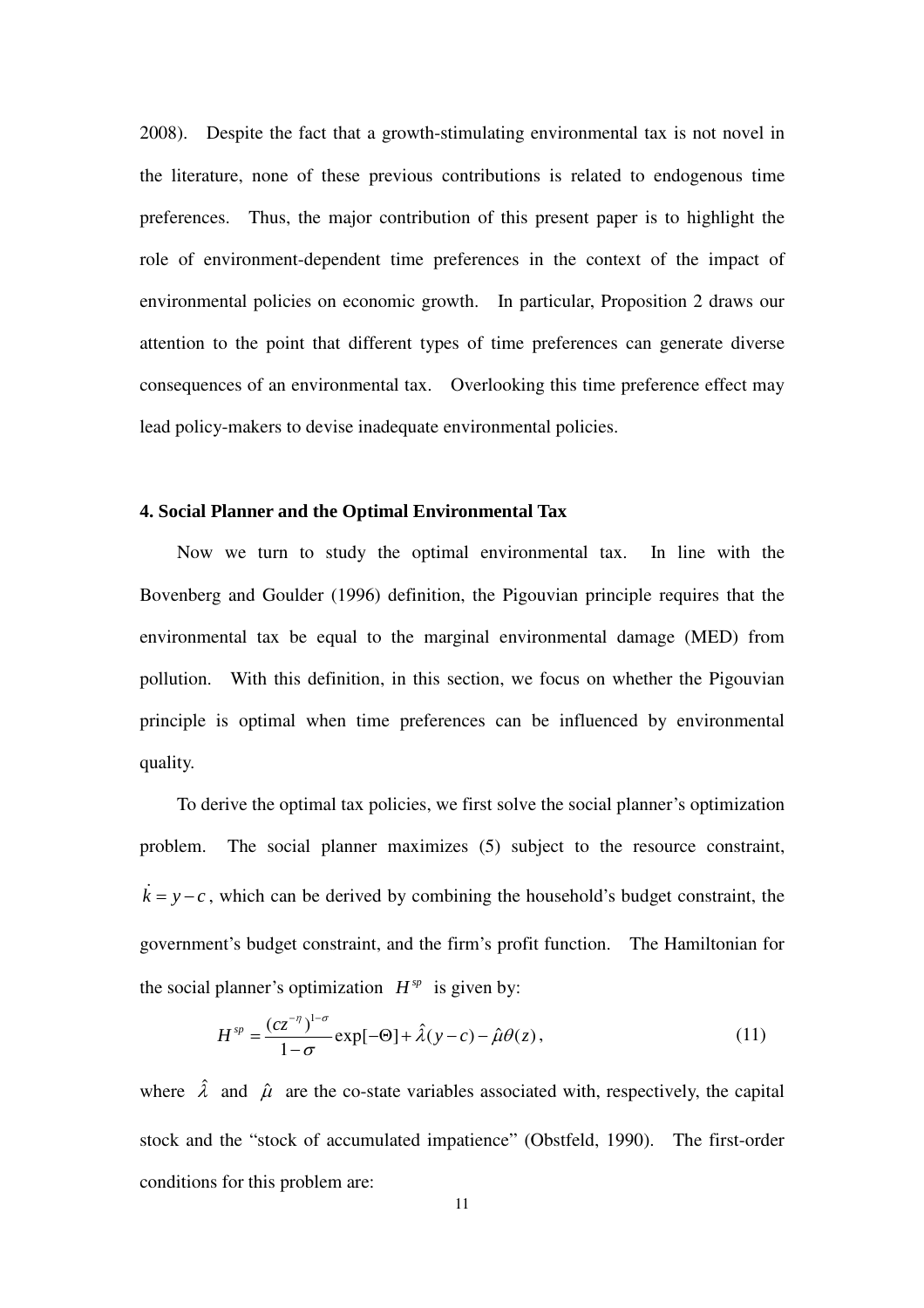$$
c^{-\sigma} z^{-\eta(1-\sigma)} = \lambda \,, \tag{12}
$$

$$
Az^{1-\alpha}\lambda = -\dot{\lambda} + \theta(z)\lambda\,,\tag{13}
$$

$$
-\eta c^{1-\sigma} z^{-\eta(1-\sigma)-1} + \lambda (1-\alpha) Ak z^{-\alpha} - \mu \theta'(z) = 0, \qquad (14)
$$

$$
-\frac{(cz^{-\eta})^{1-\sigma}}{1-\sigma} = \dot{\mu} - \mu\theta(z),\tag{15}
$$

where  $\lambda = \hat{\lambda} \exp[\Theta]$ ,  $\mu = \hat{\mu} \exp[\Theta]$ , and we need to impose the transversality condition  $\lim_{t \to \infty} H^{sp} = 0$  $H^{sp} = 0$  to ensure utility maximization. *t*

 Some comments with regard to the optimal conditions of the social planner are worth mentioning here. First, in contrast to the representative household, the social planner takes into account the capital externality and social marginal cost of pollution when choosing  $k$  and  $z$ . Second, in contrast to the representative household, the social planner reckons in the effect of pollution on time preferences when selecting *z* . Third, let us first consider the case of exogenous time preferences  $\theta'(z) = 0$ . It can be seen from (14) that increasing one unit of  $z$  is accompanied by two consequences: a decrease in the household's felicity (captured by the first term), and a higher output (captured by the second term). To put it more plainly, the social planner faces a trade-off between the environmental concerns and economic development. However, when the time preference depending on environmental quality is present, the social planner must additionally consider the effect of pollution on time preferences. This obviously complicates the decision-making process regarding pollution. Moreover, we will show in the following that this linkage may have important implications for the optimal environmental tax.

## *4.1. Stability of the socially optimal BGP*

In this subsection, we discuss the stability property of the socially balanced growth path. First, we define  $\varepsilon(z) = z\theta'(z)/\theta(z)$  as the elasticity of the utility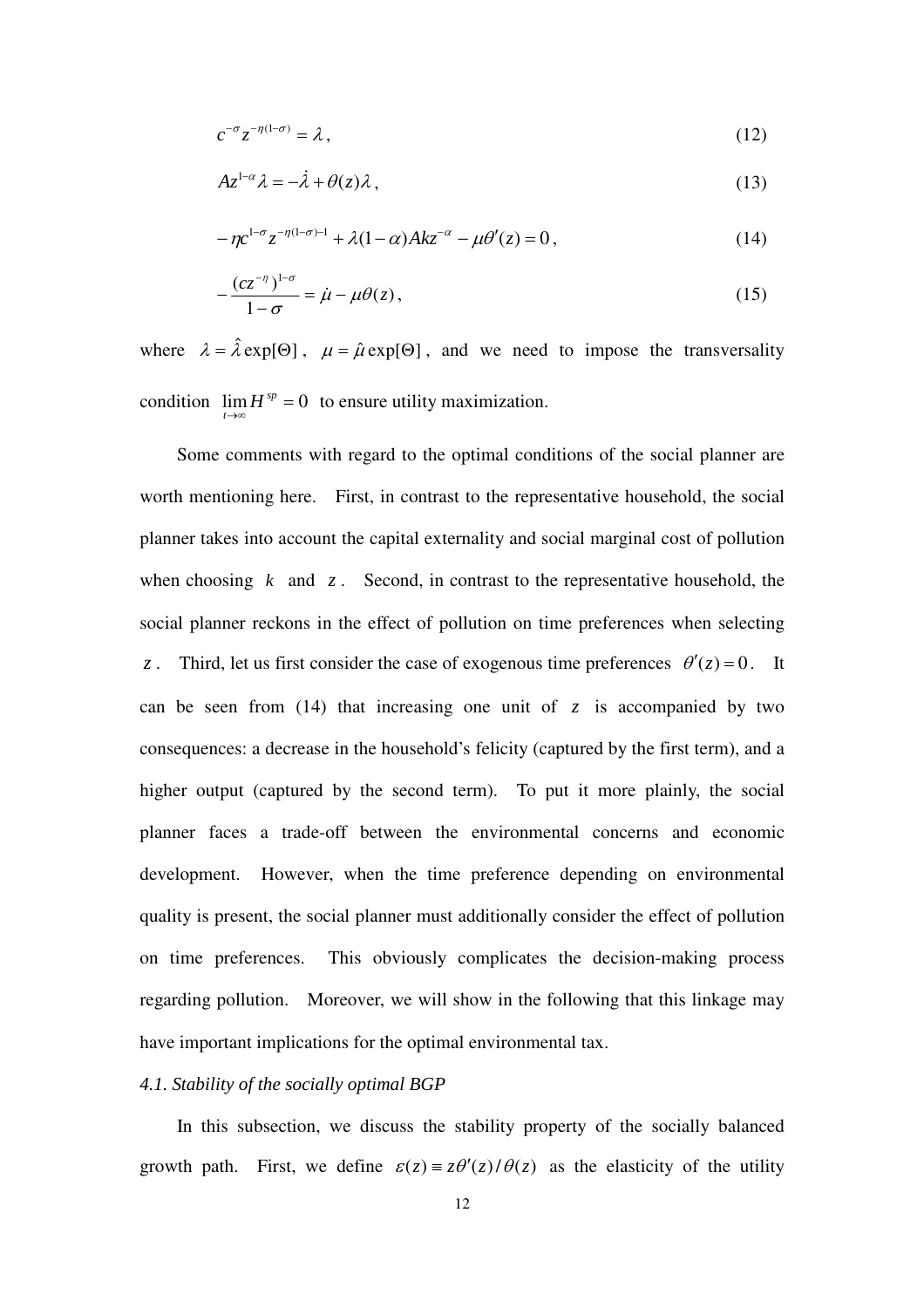discount rate  $\theta(z)$ . Accordingly, the dynamic system of the centralized economy in

*z* can be described by (see Appendix C)

$$
\frac{\dot{z}}{z} = \frac{x}{\Delta} \left\{ \left[ \eta + \frac{\sigma}{1 - \sigma} \varepsilon(z) \right] \theta(z) - [\sigma(1 - \alpha) + \eta(1 - \sigma)] Az^{1 - \alpha} \right\},\tag{16}
$$

where

$$
x = \frac{[1 - \alpha - \varepsilon(z)]Az^{1-\alpha}}{\eta + \sigma\varepsilon(z)/(1 - \sigma)},
$$
\n
$$
\Delta \equiv \frac{\varepsilon'(z)}{\varepsilon(z)} z\sigma[(1 - \alpha)Az^{1-\alpha} - \eta x] + [\varepsilon(z) - 1 + \alpha][\sigma(1 - \alpha) + \eta(1 - \sigma)]Az^{1-\alpha}.
$$
\n(16b)

We assume that the condition  $\varepsilon(z) < \min[\eta(\sigma-1)/\sigma, 1-\alpha]$  is met throughout, which is sufficient to ensure that  $x$  is strictly positive. Finally, by linearizing (16) around the steady-state equilibrium and performing a few steps of mathematical manipulation, we obtain

$$
\dot{z} = \tilde{x} \cdot (z - \tilde{z}),\tag{17}
$$

where  $\tilde{x} = x(\tilde{z})$  can be derived from (16a). Let  $\xi$  be the characteristic root of the dynamic system. Then, from (17) we have  $\xi = \tilde{x} > 0$ . Given that  $\xi$  is an unstable characteristic root and *z* is a control variable, we can thus conclude that the socially balanced growth equilibrium is locally determinate. In other words, the social planner's economy jumps to a unique balanced growth path.

# **Proposition 3.** *The socially optimal BGP is unique and locally determinate.*

## *4.2. Optimal environmental tax*

 Now we deal with the optimal environmental tax policy. Of particular note, we focus on the optimal tax rule in the sense that it achieves the socially optimal steady state of balanced growth. By comparing (12) with the household's first-order conditions, we can derive the necessary condition  $\lambda = \varphi$  to reach the optimal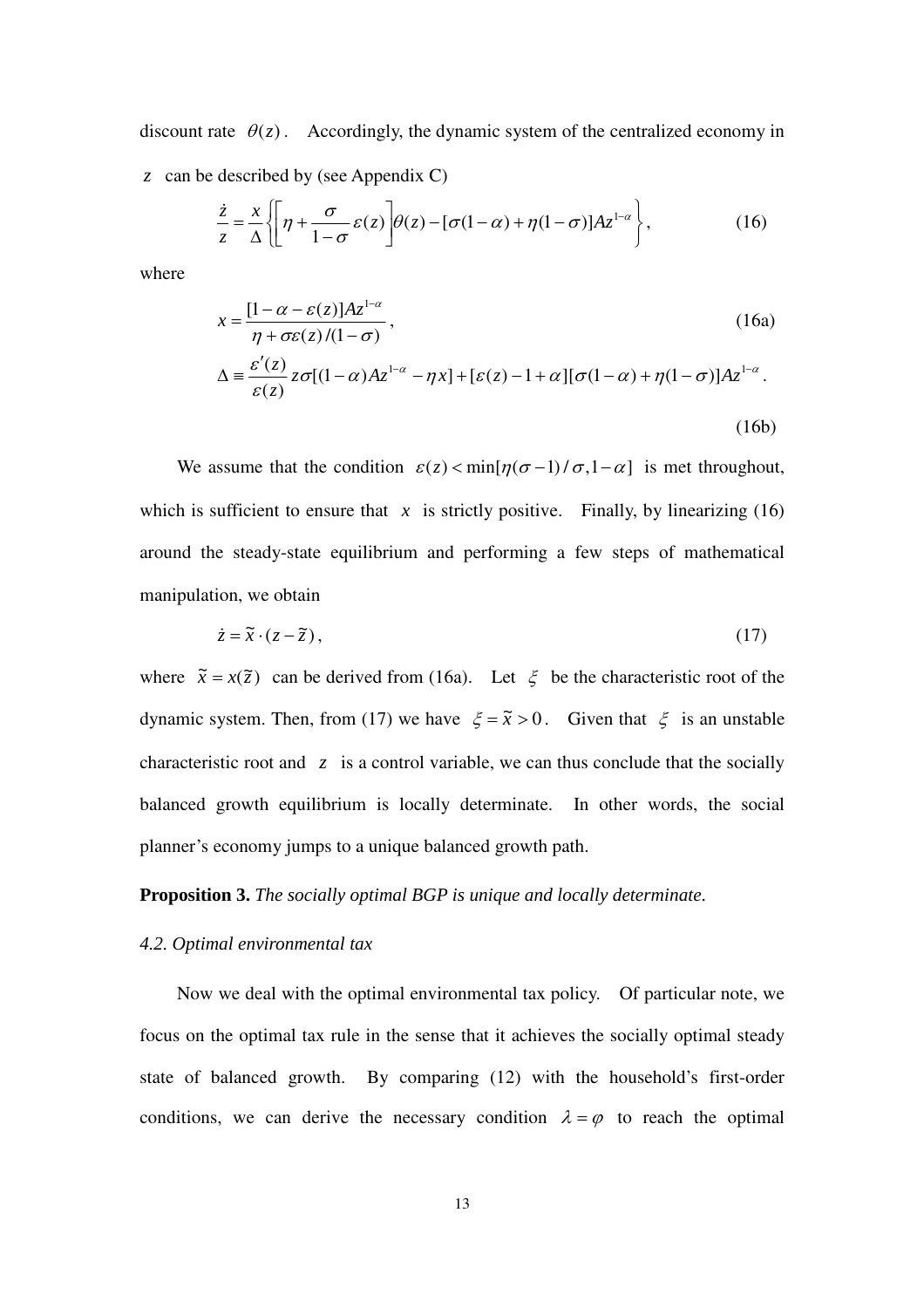outcome. In Appendix D we derive the optimal tax rates on capital and the pollution input, which are:

$$
\tau_k^* = \alpha - 1,\tag{18}
$$

$$
\tau_p^* = \eta \frac{\tilde{x}}{\tilde{z}} + \frac{\theta'(\tilde{z})}{1 - \sigma}.
$$
\n(19)

 To examine the efficiency of the Pigouvian principle, we follow Bovenberg and Goulder (1996) to define the MED of pollution (in terms of the marginal utility of capital), denoted by *D* , as

$$
D \equiv -\frac{\partial u}{\partial \lambda}.
$$
 (20)

We define  $\tilde{D} = D/k$  to evaluate the MED in the steady state, and by using (12) and (20) we can obtain

$$
\tilde{D} = \eta \frac{\tilde{x}}{\tilde{z}}.
$$
\n(21)

By inserting (21) into (19) and given  $\sigma > 1$ , we can see that  $\tau_p^*$  is higher than, lower than, or equal to MED if  $\theta'(z)$  is lower than, higher than, or equal to zero. Thus we have the following proposition:

**Proposition 4.** *In the case of an exogenous time preference, the Pigouvian principle is optimal. In the case of an endogenous time preference, by contrast, the optimal environmental tax rate should be higher (lower) than MED if*  $\theta'(z) < 0$   $(\theta'(z) > 0)$ .

In the decentralized economy, there exist three kinds of externalities (distortions): (i) the capital externality, (ii) the pollution externality in terms of felicity, and (iii) the pollution externality in terms of time preferences. In view of (16), it should be noted that the optimal capital tax rate  $\tau_k^* = \alpha - 1$  is strictly negative, which indicates that the government should subsidize the use of capital to remove distortion (i). This is because the atomistic firms do not recognize the positive externality of capital, so that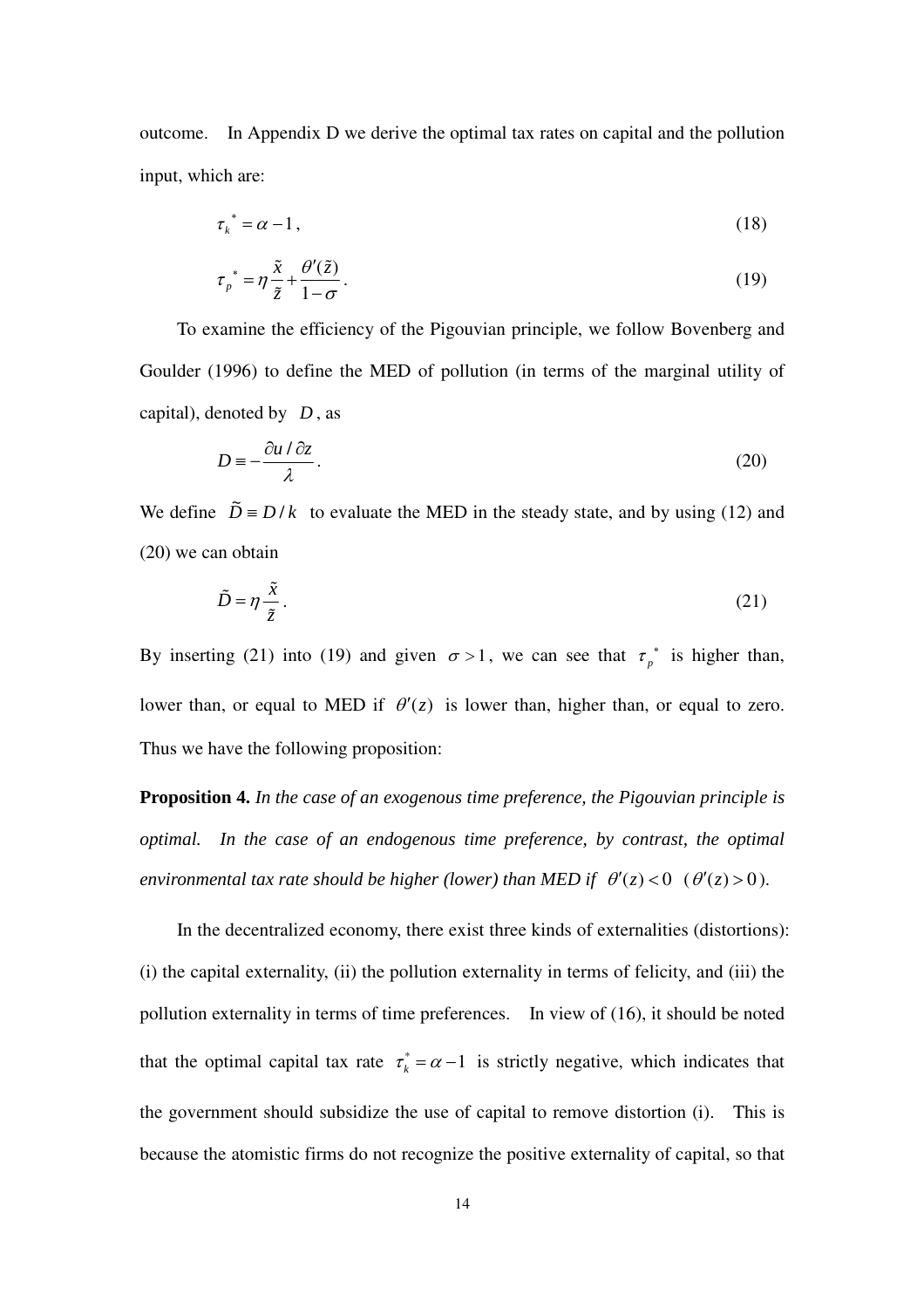the level of aggregate capital in the decentralized equilibrium will be inefficiently low. Therefore, to achieve the social optimum, it is necessary to motivate the firm to employ more capital by subsidizing it (see, for example, Barro and Sala-i-Martin, 1992).

More importantly, in (19) we see that the optimal environmental tax should be utilized to correct distortions (ii) and (iii). Nevertheless, the well-known Pigouvian principle suggests that a tax rate on the pollution emissions is equal to MED. As a consequence, it can remedy distortion (ii) but fails to correct distortion (iii). This means that the Pigouvian principle is efficient only when distortion (iii) is absent, that is, only when the time preferences do not depend on the environmental quality  $(\theta'(z) = 0)$ . In the presence of distortion (iii)  $(\theta'(z) \neq 0)$ , however, the Pigouvian principle cannot remedy such an inefficiency arising from the environment-dependent time preferences.<sup>10</sup>

Proposition 4 shows us that whether the optimal environmental tax rate should be higher or lower than MED depends crucially on the types of time preferences. The intuition can be explained by inspecting equation (14), which is the social planner's optimal choice of *z*. We first consider the case of  $\theta'(z) > 0$ . In this case, the third term on the left-hand-side of (14) is positive (note that  $\mu < 0$ ; see Appendix D). This represents a beneficial effect of raising  $z$ , and thus implies that the social

<sup>&</sup>lt;sup>10</sup> A considerable number of studies (e.g., Bovenberg and de Mooij, 1994; Bovenberg and Goulder, 1996; Williams, 2002, 2003; Bento and Jacobsen, 2007; Liu, 2013) have examined whether the Pigouvian principle is efficient and many of them have reached the conclusion that the answer is no. A main reason for the inefficiency of a Pigouvian tax in previous studies is the preexistence of other distortionary taxes. In departing from these studies, our paper instead stresses that the inefficiency of a Pigouvian tax comes from the existence of the environment-dependent time preferences.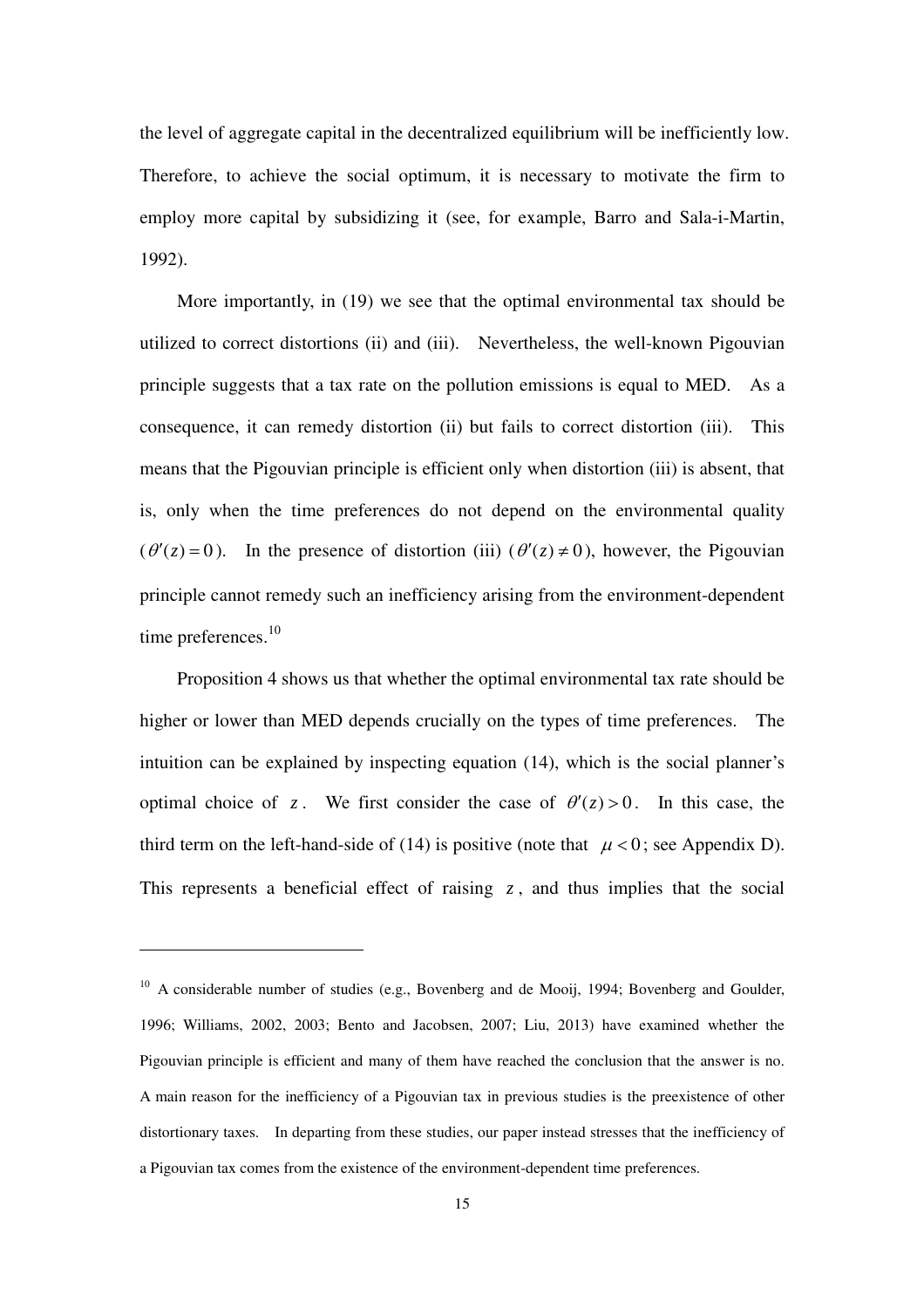planner tends to choose a higher level of *z* . To interpret this result, we must notice that by implementing the optimal capital tax rate  $\tau_k^* = \alpha - 1$ , the social planner can reconcile the decentralized growth rate with the socially optimal growth rate. With the consumption path being the same, a higher time preference implies that the households can enjoy a higher level of welfare. By taking this effect into account, the social planner will tend to choose a higher *z* (i.e., a higher  $\theta(z)$ ). As a consequence, the optimal environmental tax should be lower than that in the case of an exogenous time preference (i.e., in the case where the optimal environmental tax is equal to MED). Following a similar inference, we can conclude that under the case where  $\theta'(z) < 0$ , the optimal environmental tax rate should be higher than MED.

### **5. Concluding Remarks**

This paper sets up a simple endogenous growth model in which time preferences are endogenously determined by the environmental quality. Our model comprehends different types of time preferences in the previous literature. We show within this framework that both the growth effect of environmental taxes and the efficiency of the Pigouvian tax rate are crucially related to the distinctive feature of the time preferences. In particular, we demonstrate that a Pigouvian tax may be inefficient in the presence of an endogenous time preference.

Regarding future research, it would be relevant to investigate empirically what types of time preferences the public owns. Another interesting line would be to examine whether countries differ in the types of time preferences and, if they do, what factors cause the differences. Based on our theoretical analysis, we believe that these empirical studies would be valuable in designing environmental policies.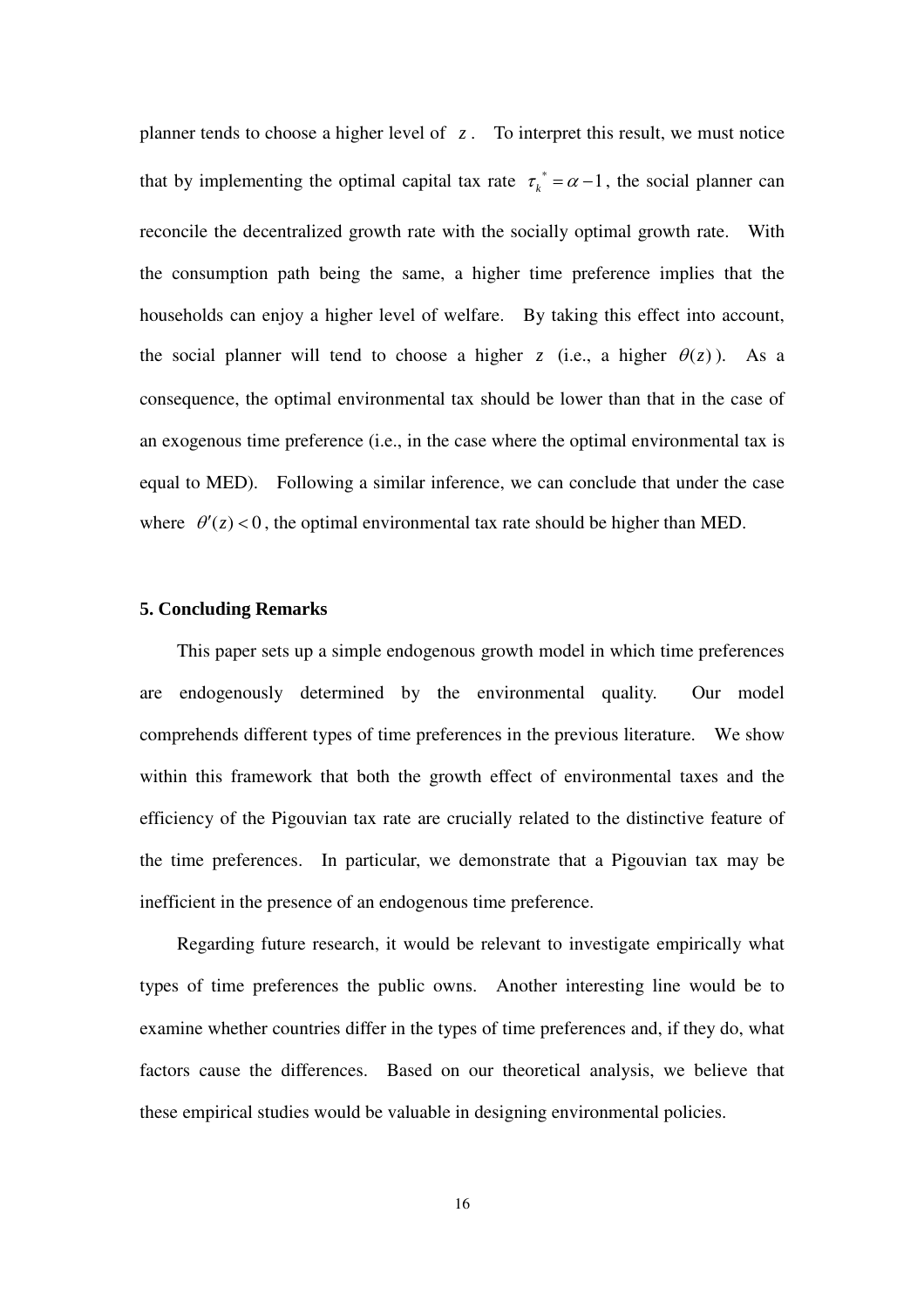#### **Appendix A: The Decentralized Equilibrium**

In this Appendix, we first derive the full solution in the decentralized economy, and then examine the stability property of the dynamic system. The decentralized equilibrium is described by six equations: (2), (3), (7a), (7b), (7c), and the government budget constraint (8) together with  $\Lambda = AK^{1-\alpha}$  and  $K = k$ , which are restated as follows:

$$
(1 + \tau_k) r = \alpha A z^{1 - \alpha}, \tag{A1}
$$

$$
(1 - \alpha) Akz^{-\alpha} = \tau_{p}k , \qquad (A2)
$$

$$
c^{-\sigma} z^{-\eta(1-\sigma)} = \varphi \,,\tag{A3}
$$

$$
\dot{\varphi} = \theta(z)\varphi - r\varphi ,\qquad (A4)
$$

$$
\dot{k} = rk + R - c \,,\tag{A5}
$$

$$
R = \tau_k r k + \tau_p k z. \tag{A6}
$$

The above six equations determine six unknowns:  $r$ ,  $z$ ,  $c$ ,  $k$ ,  $\varphi$ , and  $R$ .

 To derive the optimal choice of the firms, we first make use of (A2) to obtain the steady-state dirty input  $\tilde{z} = \left[ (1 - \alpha) A / \tau_p \right]^{1/\alpha}$ . By substituting  $\tilde{z}$  into (A1), the steady state capital rental rate is  $\tilde{r} = [\alpha A/(1 + \tau_k)][(1 - \alpha)A/\tau_p]^{(1 - \alpha)/\alpha}$ .

Given that other endogenous variables  $\{c, k, \varphi, R\}$  evolve continuously, we then need to define the transformed variables  $x = c/k$ ,  $f = \varphi k^{\sigma}$ , and  $q = R/k$  to obtain the stationary values of these transformed variables. Differentiating (A3) with respect time and using the household's budget constraint (A5), we can derive  $\tilde{x} = A\tilde{z}^{1-\alpha} - [\tilde{r} - \theta(\tilde{z})] / \sigma$  in which we have used the steady state condition  $\dot{x} = \dot{z} = 0$ (recall that in footnote 9 we have shown that  $\dot{z} = 0$  is always met). Based on (A3), we obtain  $\tilde{f} = \tilde{x}^{-\sigma} \tilde{z}^{-\eta(1-\sigma)}$ . Finally, from (A6) we can derive  $\tilde{q} = \tau_k \tilde{r} + \tau_p \tilde{z}$ .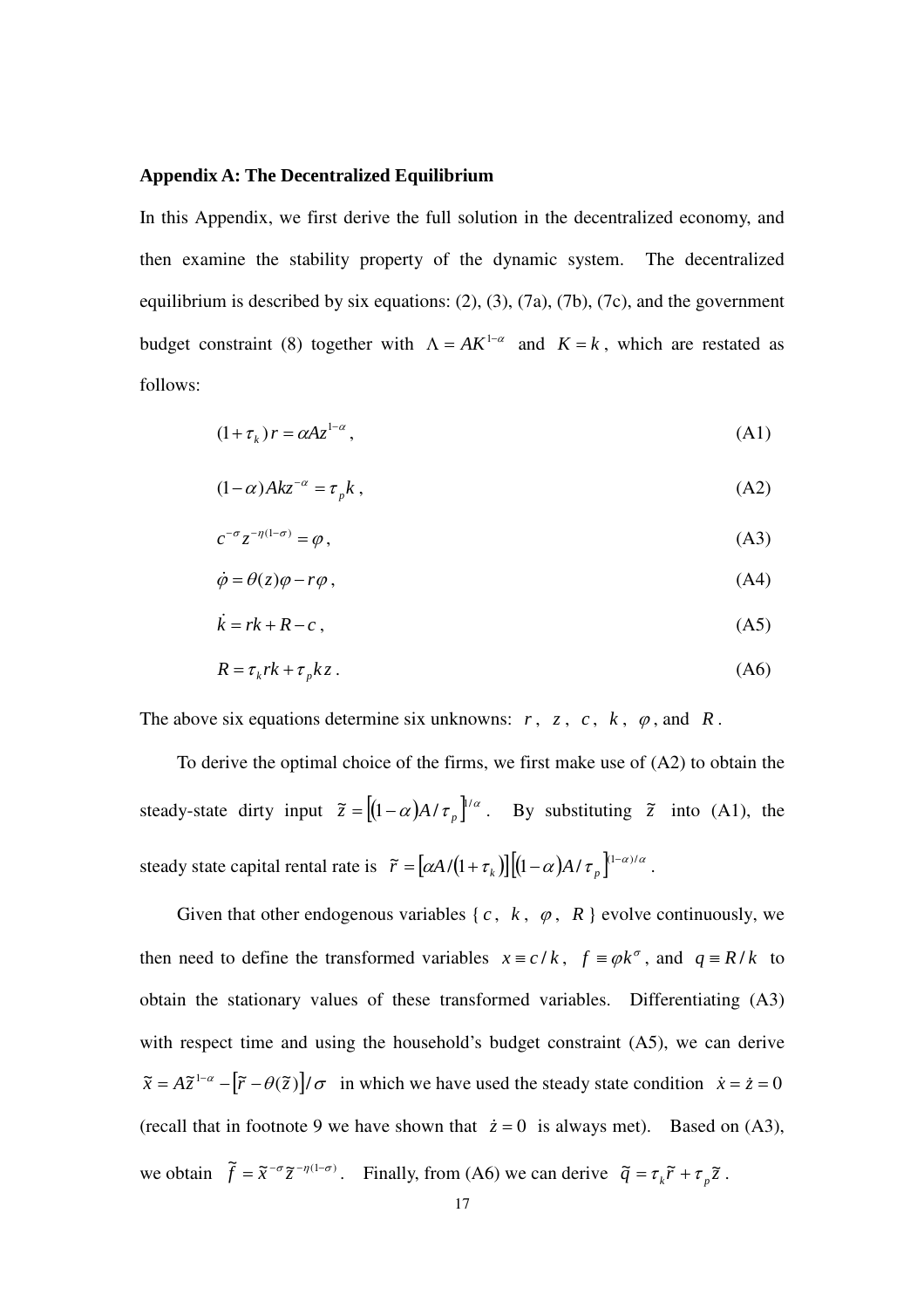We now turn to examine the stability property of the dynamic system. From (7a), (7b), and (7c) we can derive

$$
\frac{\dot{k}}{k} = r + \tau_k r + \tau_p z - x \,,\tag{A7}
$$

$$
\frac{\dot{c}}{c} = \frac{[r - \theta(z)]}{\sigma}.
$$
\n(A8)

Thus, the dynamics of the consumption-capital ratio can be derived as

$$
\frac{\dot{x}}{x} = \frac{\dot{c}}{c} - \frac{\dot{k}}{k} = \frac{(1 - \sigma)r - \theta(z)}{\sigma} - \tau_k r - \tau_p z + x,\tag{A9}
$$

It is clear from equations (A1) and (A2) that  $r$  and  $z$  are solely determined by the exogenous parameters. As a result, the right-hand side of  $(A9)$  is increasing in  $x$ , implying that the decentralized equilibrium is characterized by local instability and determinacy.

## **Appendix B: Derivation of the Balanced Growth Rate**

First, by utilizing the conditions of the BGP,  $\dot{z}/z = 0$ , and (7a) and (7b) it is easy to obtain that

$$
\tilde{g}^d = \frac{\dot{c}}{c} = \frac{1}{\sigma} [\tilde{r} - \theta(\tilde{z})].
$$
\n(A10)

Then, by substituting  $\Lambda = AK^{1-\alpha}$  into (2) and (3) as well as using the equilibrium condition  $K = k$ , we can obtain  $\alpha A \tilde{z}^{1-\alpha} = (1 + \tau_k) \tilde{r}$  and  $(1 - \alpha) A \tilde{z}^{-\alpha} = T_p / k = \tau_p$ . Lastly, inserting these two conditions into (A10) gives the balanced growth rate (9) in the main text.

#### **Appendix C: Derivation of Equation (16)**

First, we define  $\varepsilon(z) = z\theta'(z)/\theta(z)$  as the elasticity of the utility discount rate  $\theta(z)$ and make use of the transversality condition  $H^{sp}(t) = 0 \,\forall t$  to derive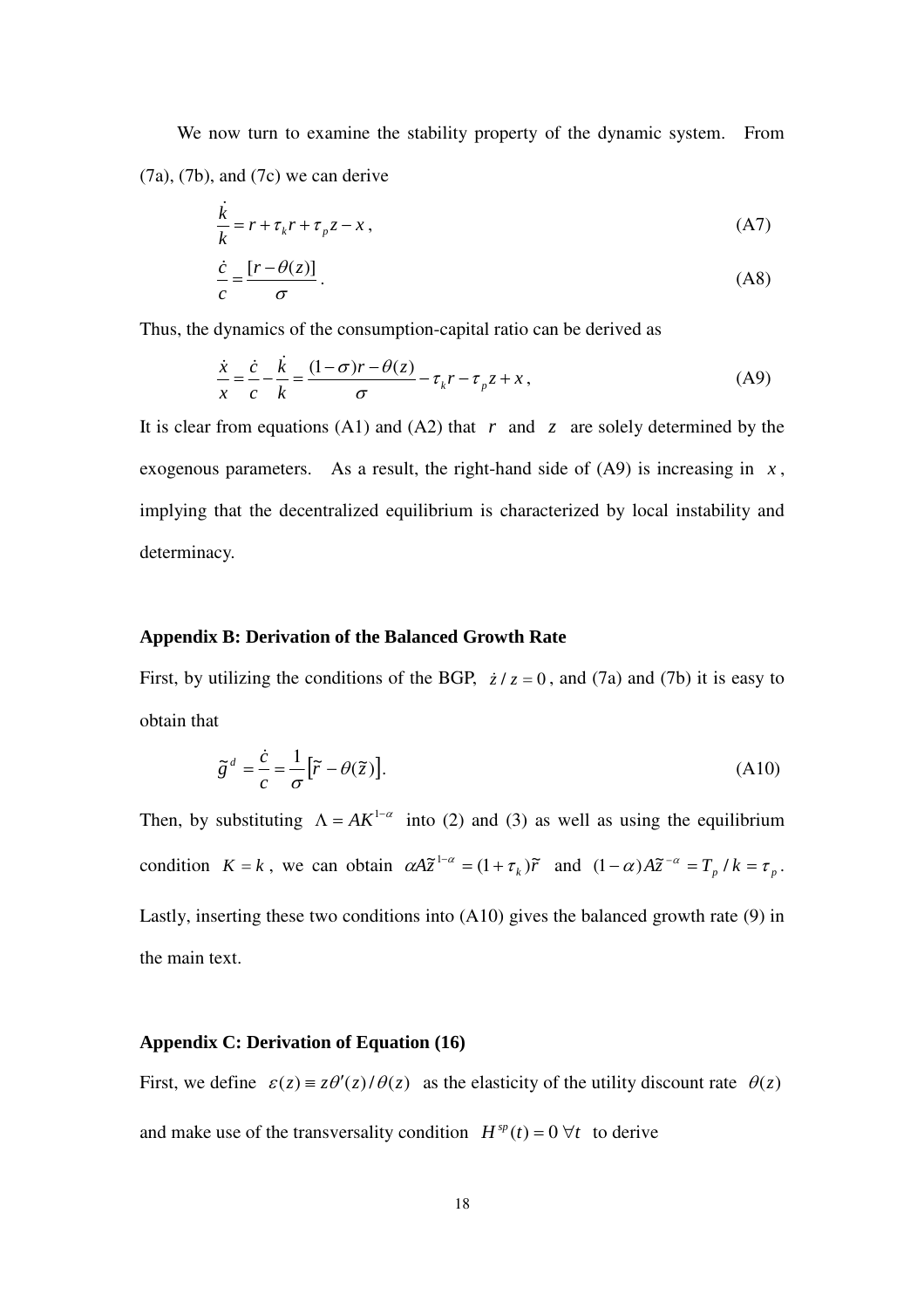$$
-\eta x + \beta A z^{1-\alpha} = \varepsilon(z) \left( \frac{\sigma}{1-\sigma} x + A z^{1-\alpha} \right). \tag{A11}
$$

Differentiating  $(A11)$  with respect to time  $t$ , we obtain

$$
\left[\frac{\varepsilon'(z)}{\varepsilon(z)}z + \frac{(\varepsilon(z) - 1 + \alpha)(1 - \alpha)Az^{1 - \alpha}}{(1 - \alpha)Az^{1 - \alpha} - \eta x}\right]\frac{\dot{z}}{z} = -\frac{x}{(1 - \alpha)Az^{1 - \alpha} - \eta x}\left[\eta + \frac{\sigma}{1 - \sigma}\varepsilon(z)\right]\frac{\dot{x}}{x}.
$$
\n(A12)

Moreover, equation (12) can be rearranged as  $x^{-\sigma}z^{-\eta(1-\sigma)} = \lambda k^{\sigma}$ . Differentiating this equation with respect to time *t* yields

$$
\frac{\dot{x}}{x} = -\frac{1}{\sigma} \left[ \theta(z) - (1 - \sigma)Az^{1-\alpha} - \sigma x + \eta(1 - \sigma) \frac{\dot{z}}{z} \right],
$$
\n(A13)

where we have used (13) and the resource constraint  $\vec{k} = Az^{1-\alpha} - c$ . Combining (A12) and (A13) and using (A11), we can derive equation (16) in the main text.

## **Appendix D: Derivation of Equations (18) and (19)**

In line with the proof in Palivos et al. (1997) and Ayong Le Kama and Schubert (2007), by the transversality condition  $H^{sp}(t) = 0 \ \forall t$  we have

$$
\mu = \frac{1}{\theta(z)} \left[ \frac{(cz^{-\eta})^{1-\sigma}}{1-\sigma} + \lambda(Akz^{1-\alpha} - c) \right].
$$
\n(A14)

In line with Ayong Le Kama and Schubert (2007), we can demonstrate that  $\mu < 0$ given that  $\sigma > 1$ . By inserting (12) and (A14) into (14) we can obtain

$$
-\eta \frac{c}{z} + (1 - \alpha)Akz^{-\alpha} = \frac{\theta'(z)}{\theta(z)} \left(\frac{\sigma}{1 - \sigma} c + Akz^{1 - \alpha}\right),\tag{A15}
$$

and by evaluating the steady state, we have

$$
-\eta \frac{\tilde{x}}{\tilde{z}} + (1 - \alpha)A\tilde{z}^{-\alpha} = \frac{\theta'(\tilde{z})}{\theta(\tilde{z})} \left(\frac{\sigma}{1 - \sigma} \tilde{x} + A\tilde{z}^{1 - \alpha}\right).
$$
 (A16)

Then, utilizing (12) and (13) yields

$$
\tilde{g}^{sp} = \frac{1}{\sigma} \left( A \tilde{z}^{1-\alpha} - \theta(\tilde{z}) \right). \tag{A17}
$$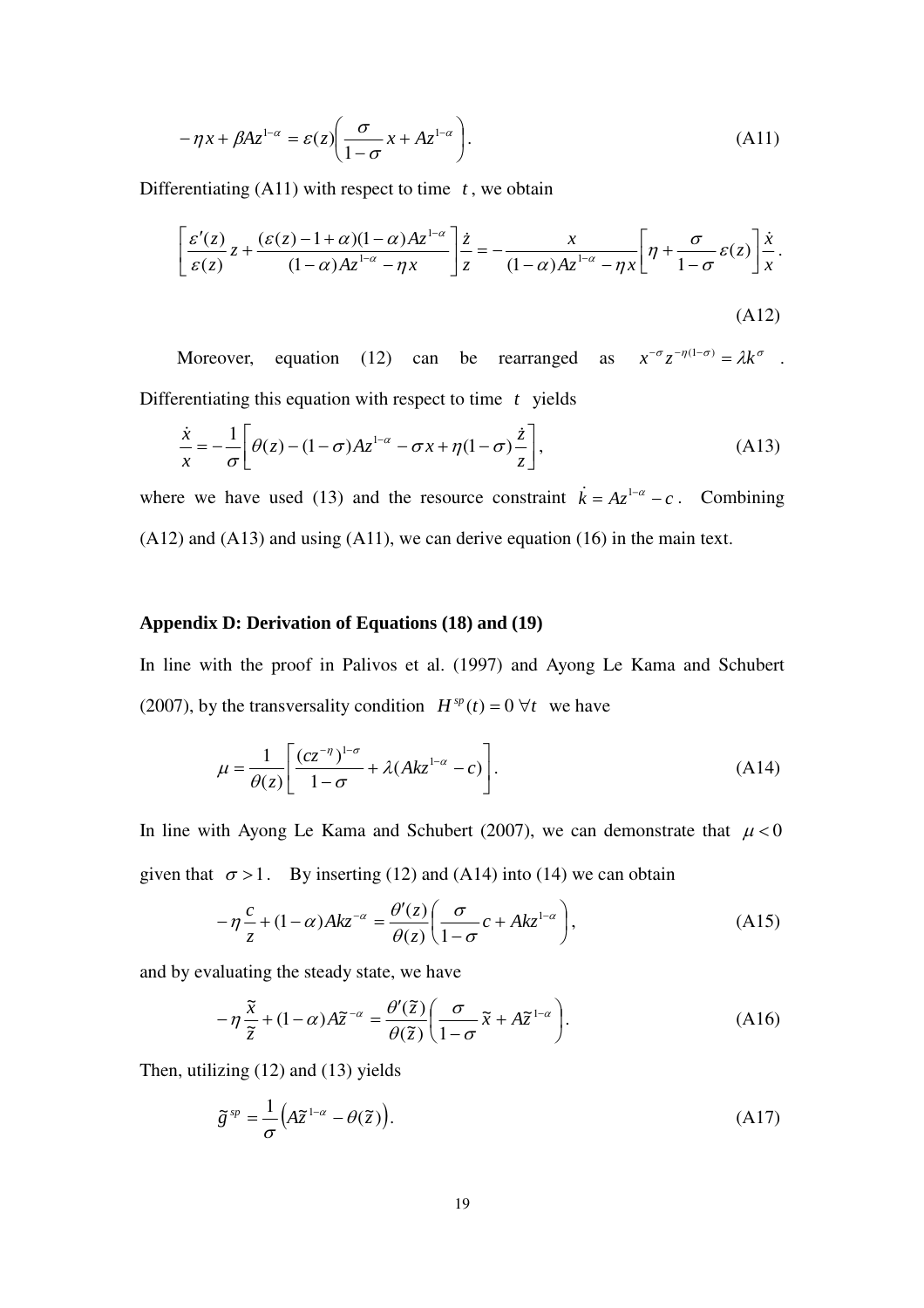The first-best tax rates are derived by comparing (A16) and (A17) with the decentralized decisions (3) and (9).

Lastly, from (A8) and the resource constraint  $\vec{k} = y - c$  we can derive

$$
\frac{\dot{x}}{x} = \frac{\dot{c}}{c} - \frac{\dot{k}}{k} = \frac{r - \theta(z)}{\sigma} - Az^{1-\alpha} + x\,,\tag{A18}
$$

At the steady state,  $\dot{x} = 0$  such that  $\tilde{x} = -(r - \theta(z))/\sigma + Az^{1-\alpha}$ . Next, by inserting  $\tilde{x}$  into (A16) as well as by utilizing  $\tau_k = \alpha - 1$  and  $\alpha A \tilde{z}^{1-\alpha} = (1 + \tau_k) \tilde{r}$ , we can obtain (19) in the main text.

#### **References**

- Agénor P. R. (2010) A theory of infrastructure-led development. *Journal of Economic Dynamics and Control* 34, 932-950.
- Ayong Le Kama, A. and K. Schubert (2007) A note on the consequence of an endogenous discounting depending on the environmental quality. *Macroeconomic Dynamics* 11, 272-289.
- Barro, R. J. and X. Sala-i-Martin (1992) Public finance in models of economic growth 59. 645-661.
- Becker, G. S. and C. B. Mulligan (1997) The endogenous determination of time preference. *Quarterly Journal of Economics* 112, 729-758.
- Bento, A. and M. Jacobsen (2007) Ricardian rents, environmental policy and the "double-dividend" hypothesis. *Journal of Environmental Economics and Management* 53, 17-31.
- Bovenberg, A. L. and R. A. de Mooij (1994) Environmental levies and distortionary taxation. *American Economic Review* 84, 1085-1089.
- Bovenberg, A. L. and R. A. de Mooij, (1997) Environmental tax reform and endogenous growth. *Journal of Public Economics* 63, 207-237.
- Bovenberg, A. L. and L. H. Goulder (1996) Optimal environmental taxation in the presence of other taxes: general-equilibrium analyses. *American Economic Review*  86, 985-1000.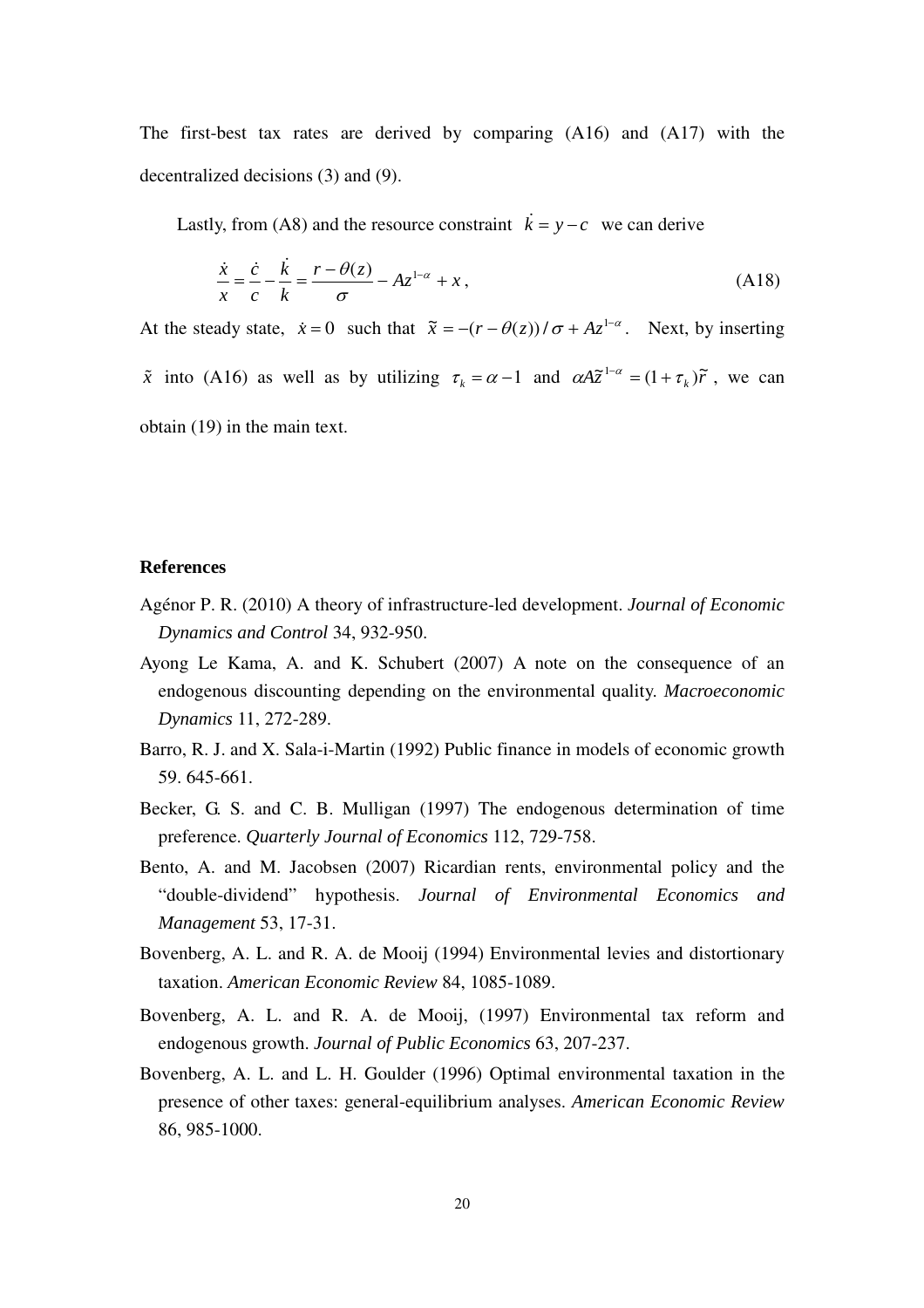- Bovenberg, A. L. and S. Smulders (1995) Environmental quality and pollution-augmenting technical change in a two-sector endogenous growth model. *Journal of Public Economics* 57, 369-391.
- Bovenberg, A. L. and S. Smulders (1996) Transitional impacts of environmental policy in an endogenous growth model. *International Economic Review* 37, 861-893.
- Chang, J. J., J. H. Chen, J. Y. Shieh and C. C. Lai (2009) Optimal tax policy, market imperfections, and environmental externalities in a dynamic optimizing macro model. *Journal of Public Economic Theory* 11, 623-651.
- Chang, W. Y., H. F. Tsai and C. C. Lai (1998) Government spending and capital accumulation with endogenous time preference. *Canadian Journal of Economics* 31, 624-645.
- Chen, J. H., C. C. Lai and J. Y. Shieh (2003) Anticipated environmental policy and transitional dynamics in an endogenous growth model. *Environmental and Resource Economics* 25, 233-254.
- Epstein, L. G. (1987) A simple dynamic general equilibrium model. *Journal of Economic Theory* 41, 68-95
- Fullerton, D. and S. R. Kim (2008) Environmental investment and policy with distortionary taxes, and endogenous growth. *Journal of Environmental Economics and Management* 56, 141-154.
- Hartwick, J. M. (1991) Degradation of environmental capital and national accounting procedures. *European Economic Review* 35, 642-649.
- Heijdra, B. J. (2009) *Foundations of Modern Macroeconomics*. 2nd Edition, Oxford University Press, New York.
- Hettich, F. (1998) Growth effect of a revenue-neutral environmental tax reform. *Journal of Economics* 67, 287-316.
- Itaya, J. (2008) Can environmental taxation stimulate growth? The role of indeterminacy in endogenous models with environmental externalities. *Journal of Economic Dynamics and Control* 32, 1156-1180.
- Kam, E. (2005) A note on time preference and the Tobin Effect. *Economics Letters* 89, 127-132.
- Lawrence, E. C. (1991) Poverty and the rate of time preference: Evidence from panel data. *Journal of Political Economy* 99, 54-75.
- Ligthart, J. E. and F. van der Ploeg (1994) Pollution, the cost of public funds and endogenous growth. *Economics Letters* 46, 351-361.
- Liu A. A. (2013) Tax evasion and optimal environmental taxes. *Journal of Environmental Economics and Management* 66, 656-670.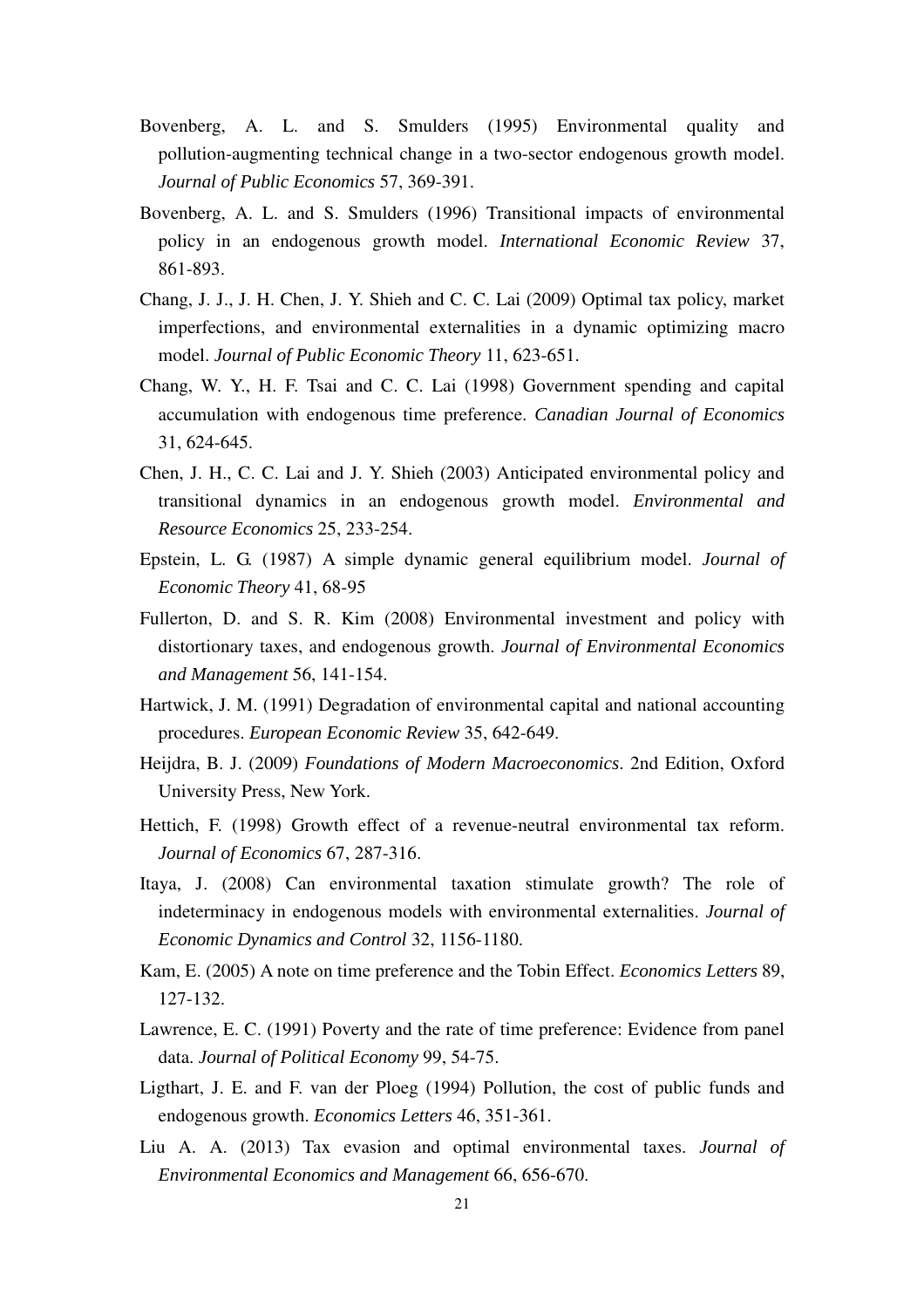- Lucas, R. E., Jr. (1988) On the mechanics of economic development. *Journal of Monetary Economics* 22, 3-24.
- Lucas, R. E., Jr. and N. L. Stokey (1984) Optimal growth with many consumers. *Journal of Economic Theory* 32, 139-171.
- Mohsin, M. (2004) Exchange rate policies and endogenous time preference: A dynamic analysis of a small open economy. *Economics Letters* 82, 195-203.
- Nakada, M. (2004) Does environmental policy necessarily discourage growth? *Journal of Economics* 81, 249-275.
- Nakada, M. (2010) Environmental tax reform and growth: Income tax cuts or profits tax reduction. *Environmental and Resource Economics* 47, 549-565.
- Nairay, A. (1984) Asymptotic behavior and optimal properties of a consumptioninvestment model with variable time preference. *Journal of Economic Dynamics and Control* 7, 283-313.
- Obstfeld, M. (1990) Intertemporal dependence, impatience, and dynamics. *Journal of Monetary Economics* 26, 45-75.
- Ogaki, M. and A. Atkenson (1997) Rate of time preference, intertemporal elasticity of substitution, and level of wealth. *Review of Economics and Statistics* 79, 564–572.
- Ono, T. (2003a) Environmental tax policy in a model of growth cycles. *Economic Theory* 22, 141-168.
- Ono, T. (2003b) Environmental tax policy and long-run economic growth. *Japanese Economic Review* 54, 203-217.
- Ono, T. (2007) Growth and welfare effects of an environmental tax-based public pension reform. *Japanese Economic Review* 58, 362-381.
- Palivos, T., P. Wang and J. Zhang (1997) On the existence of balanced growth equilibrium. *International Economic Review* 38, 205-223.
- Pautrel, X. (2012) Environmental policy, education and growth: A reappraisal when lifetime is finite. *Macroeconomic Dynamics* 16, 661-685.
- Pittel, K. (2002) *Sustainability and Endogenous Growth*. Cheltenham, UK: Edward Elgar.
- Pommeret, A. and K. Schubert (2009) Abatement technology adoption under uncertainty. *Macroeconomic Dynamics* 13, 493-522.
- Prieur, F. and T. Bréchet (2013) Can education be good for both growth and the environment? *Macroeconomic Dynamics* 17, 1135-1157.
- Ricci, F. (2007) Environmental policy and growth when inputs are differentiated in pollution intensity. *Environmental and Resource Economics* 38, 285-310.